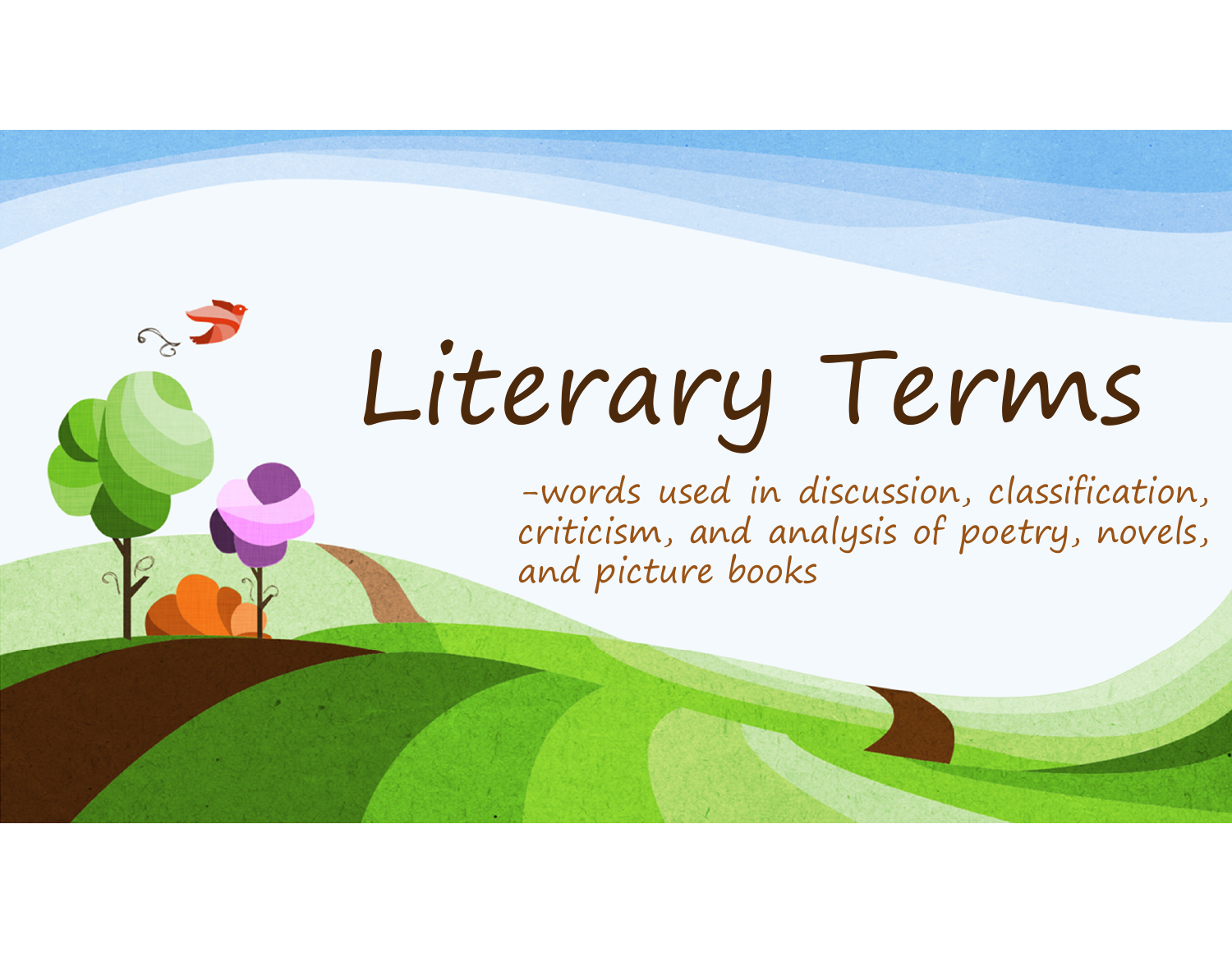<del>Argument</del>- a form of discourse in which<br>reason is used to influence or change<br>people's ideas or actions

Example: "However," John protested, "This policy does NOT serve all of the republic."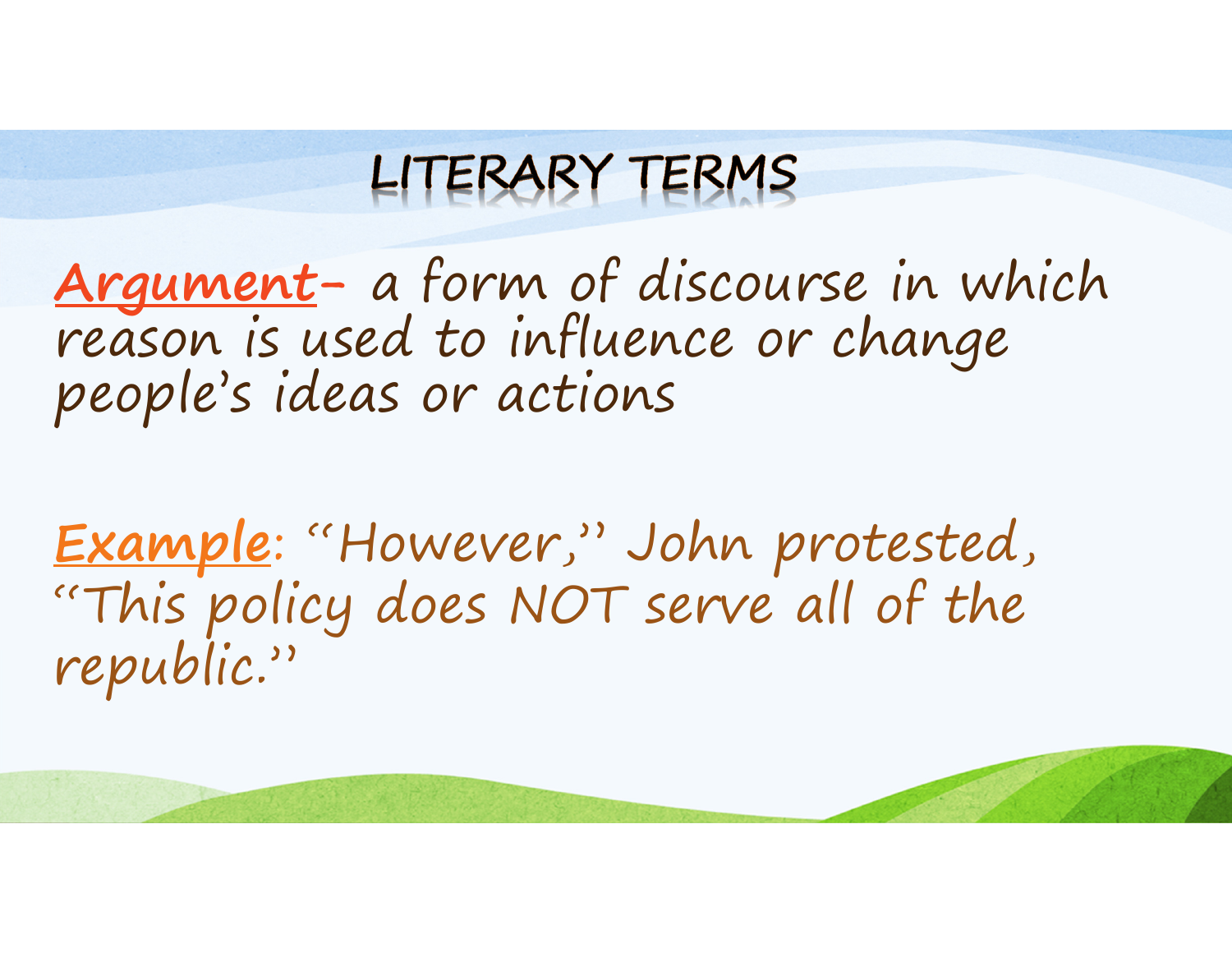# Antagonist- a person or force which<br>opposes the protagonist in a literary work

#### Example: The Joker in the movie, Batman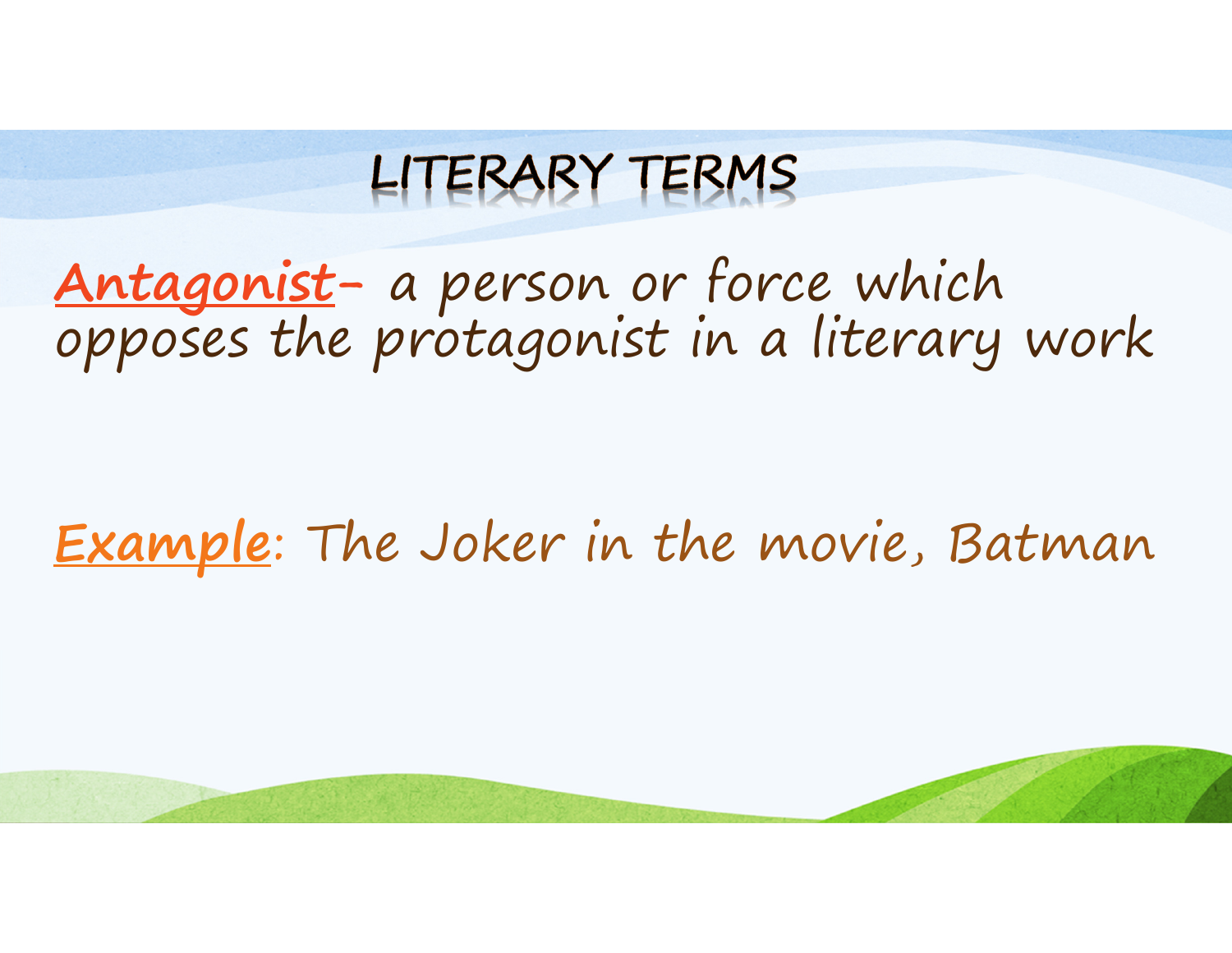Central Idea- the central, unifying<br>element of the story; the dominant impression or the universal, generic truth<br>found in the story (theme)

Example: We must work together, despite our differing viewpoints, if our team is going to be successful.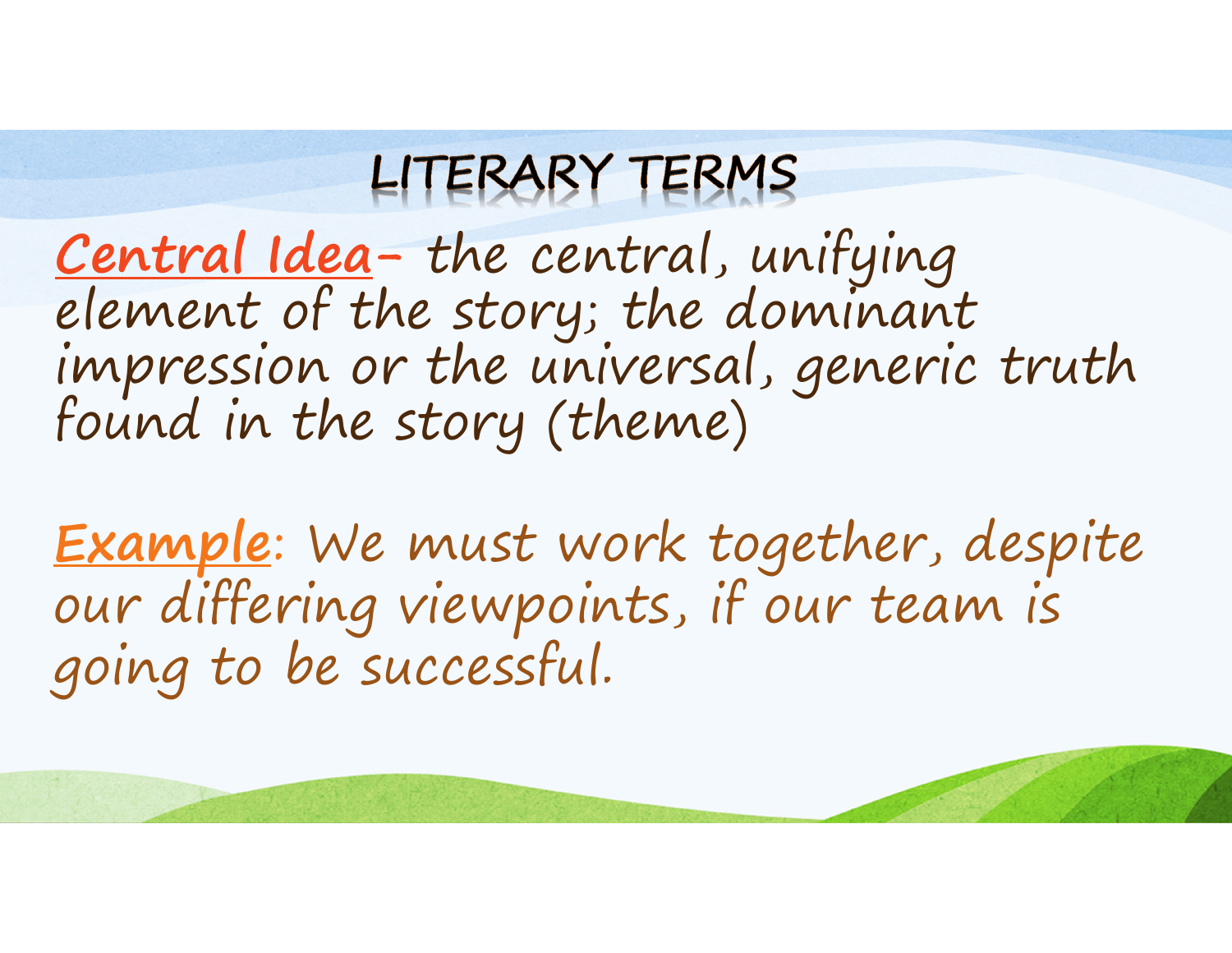Characterization- the method a writer uses to reveal the personality of a character in a literary work

Example: The pampered child, a snotty,<br>spoiled brat, promptly started a brouhaha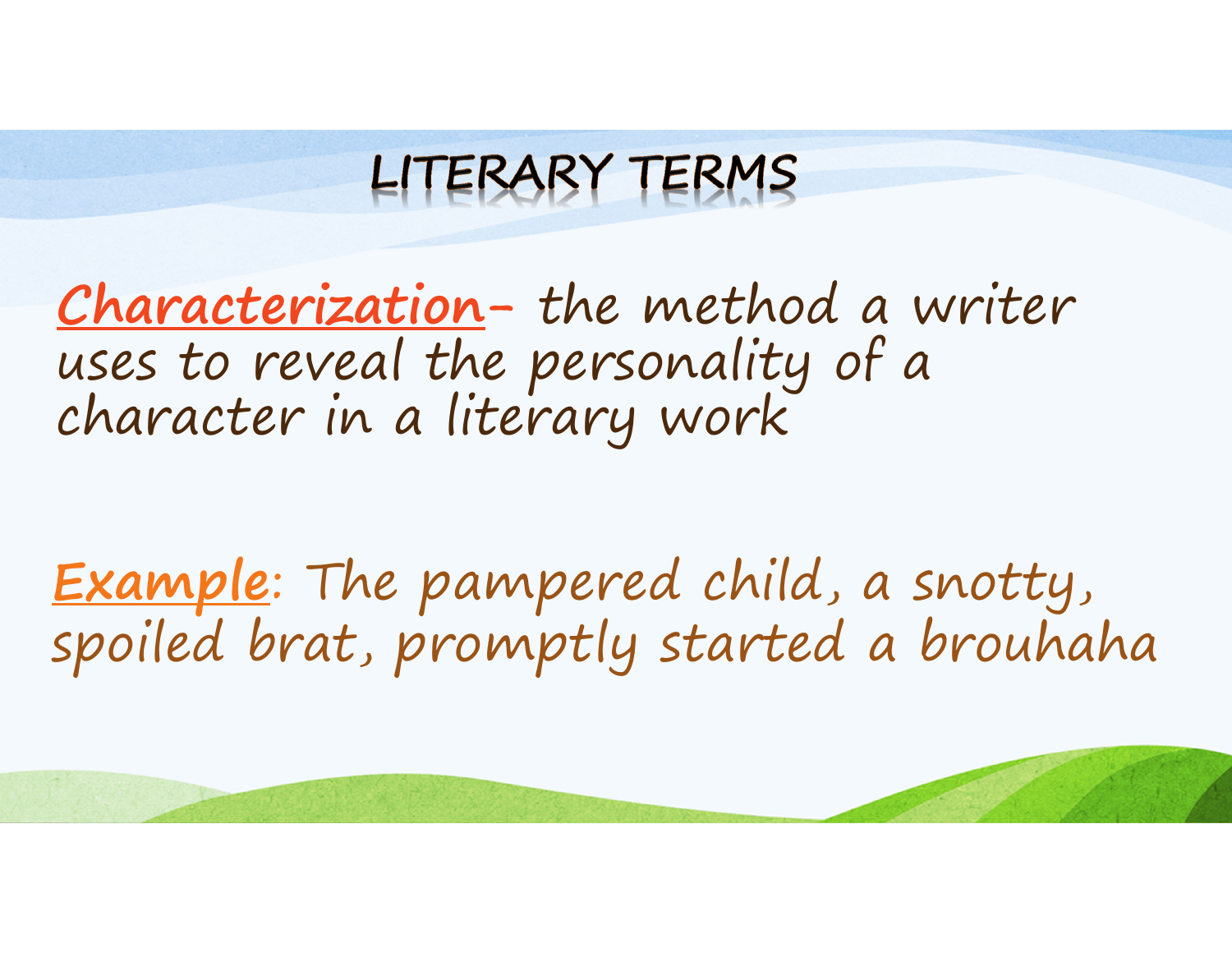Dialogue- a conversation between<br>characters

Example: "Let's go to Subway!" exclaimed Mitch. "Sounds great," Edith replied.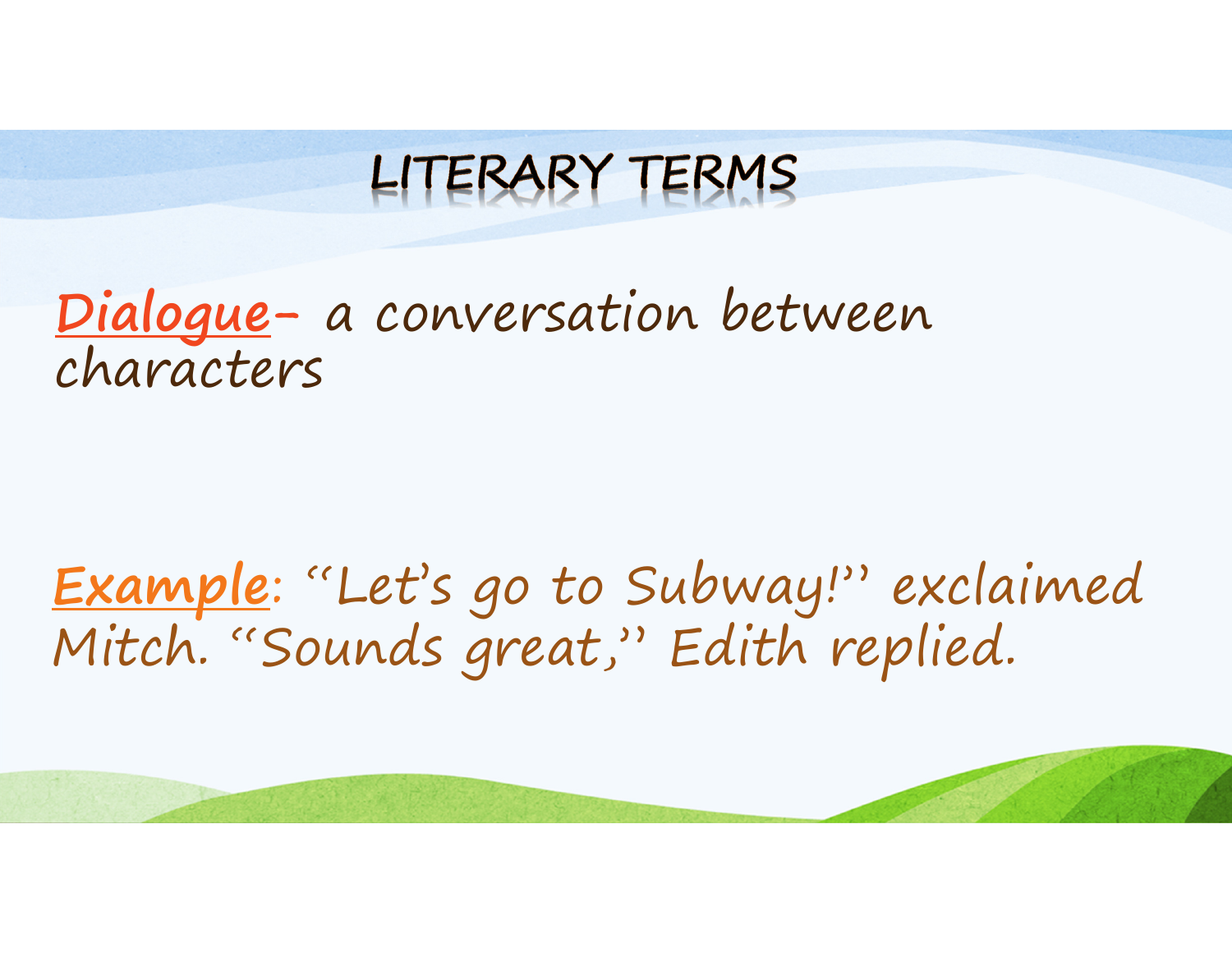<u>Dynamic Character</u>- a character who undergoes an important and basic change<br>in personality or outlook

Example: Neville Longbottom (Harry<br>Potter) Potter)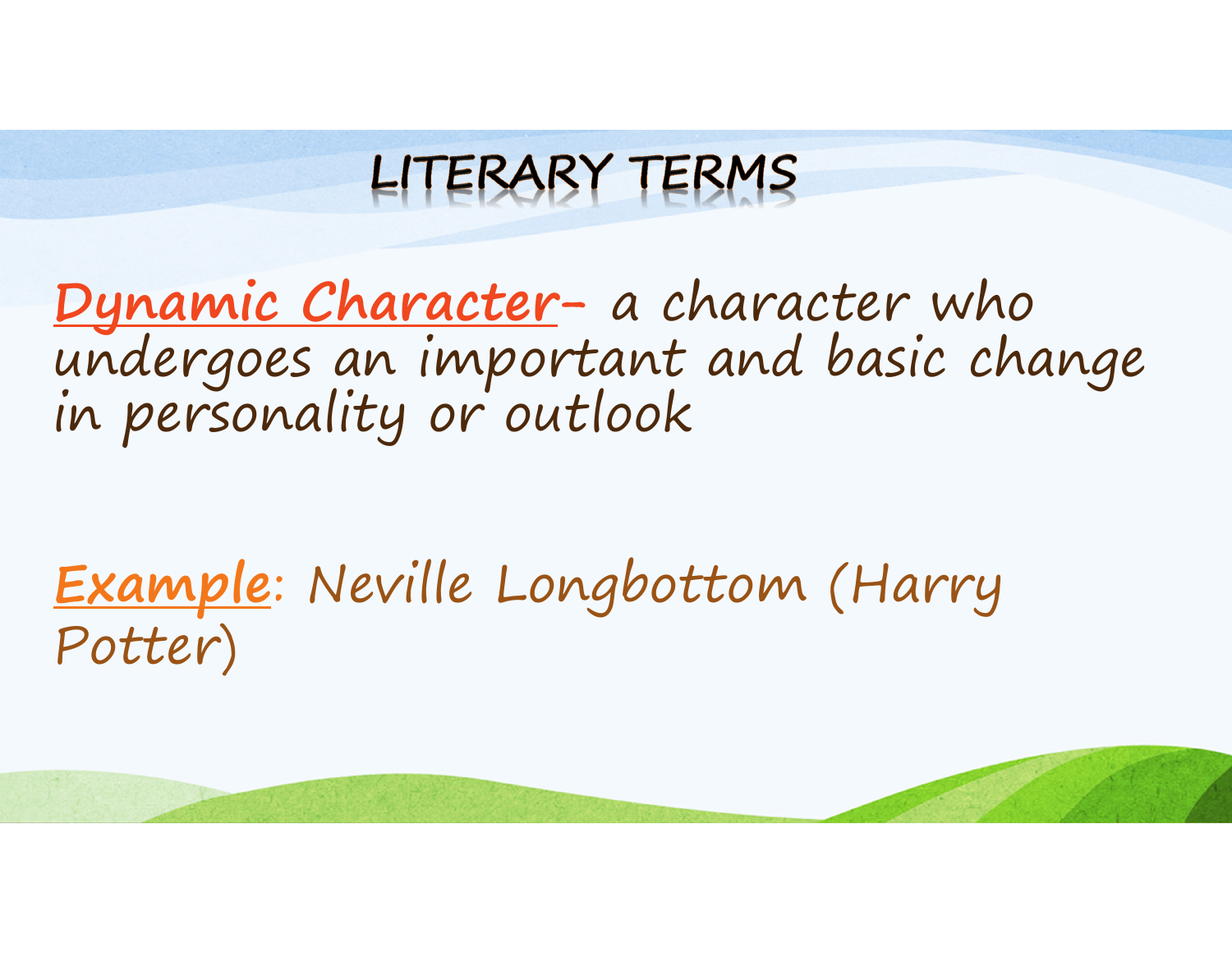Evidence- facts, documentation, or testimony used to strengthen a claim, support an argument, or reach a conclusion

Example: Pizza is served in the cafeteria everyday.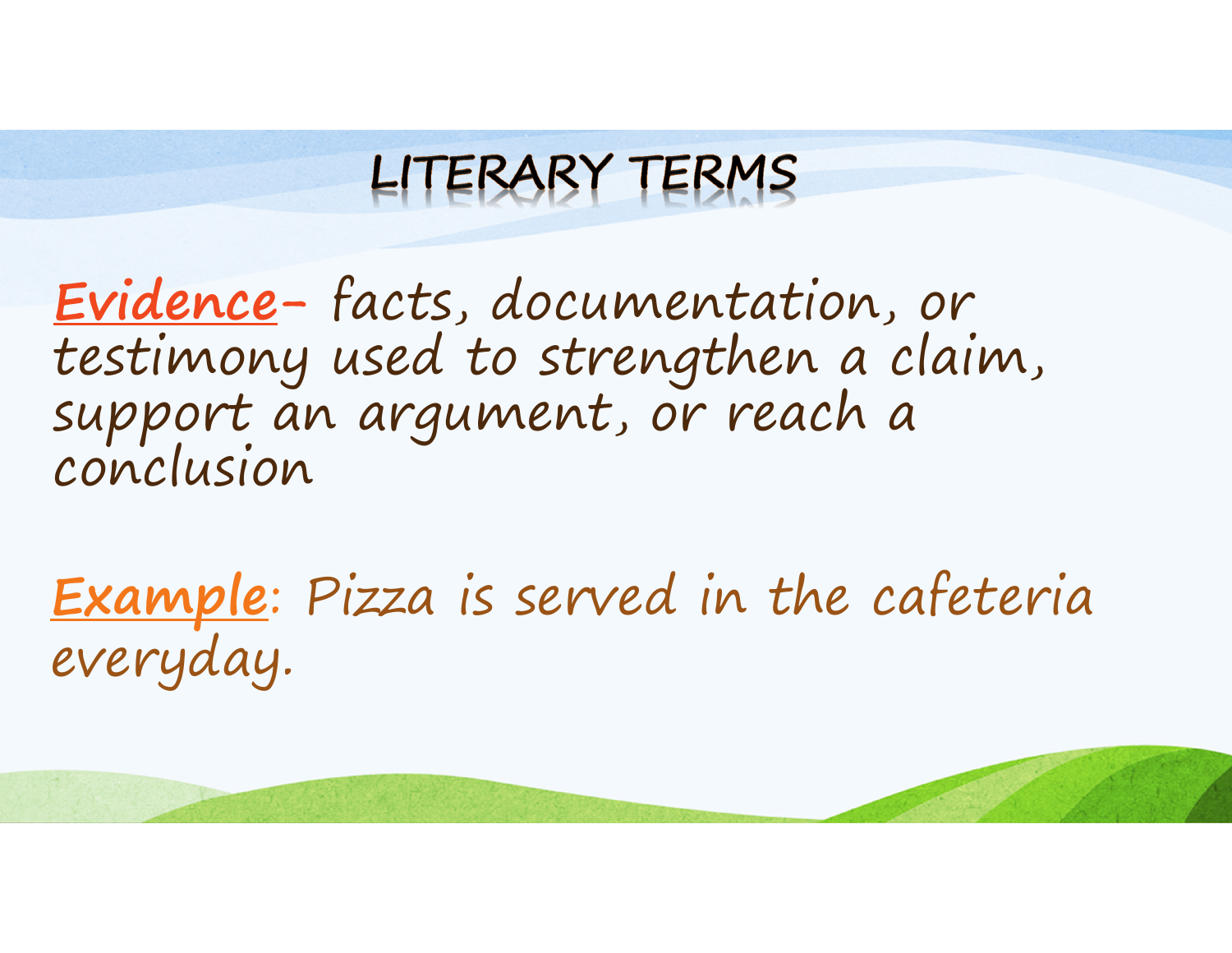<u>Falling Action</u>- All of the action that<br>follows the turning point and leads to the<br>resolution or conclusion

Example: Ha finally has a host family in Alabama.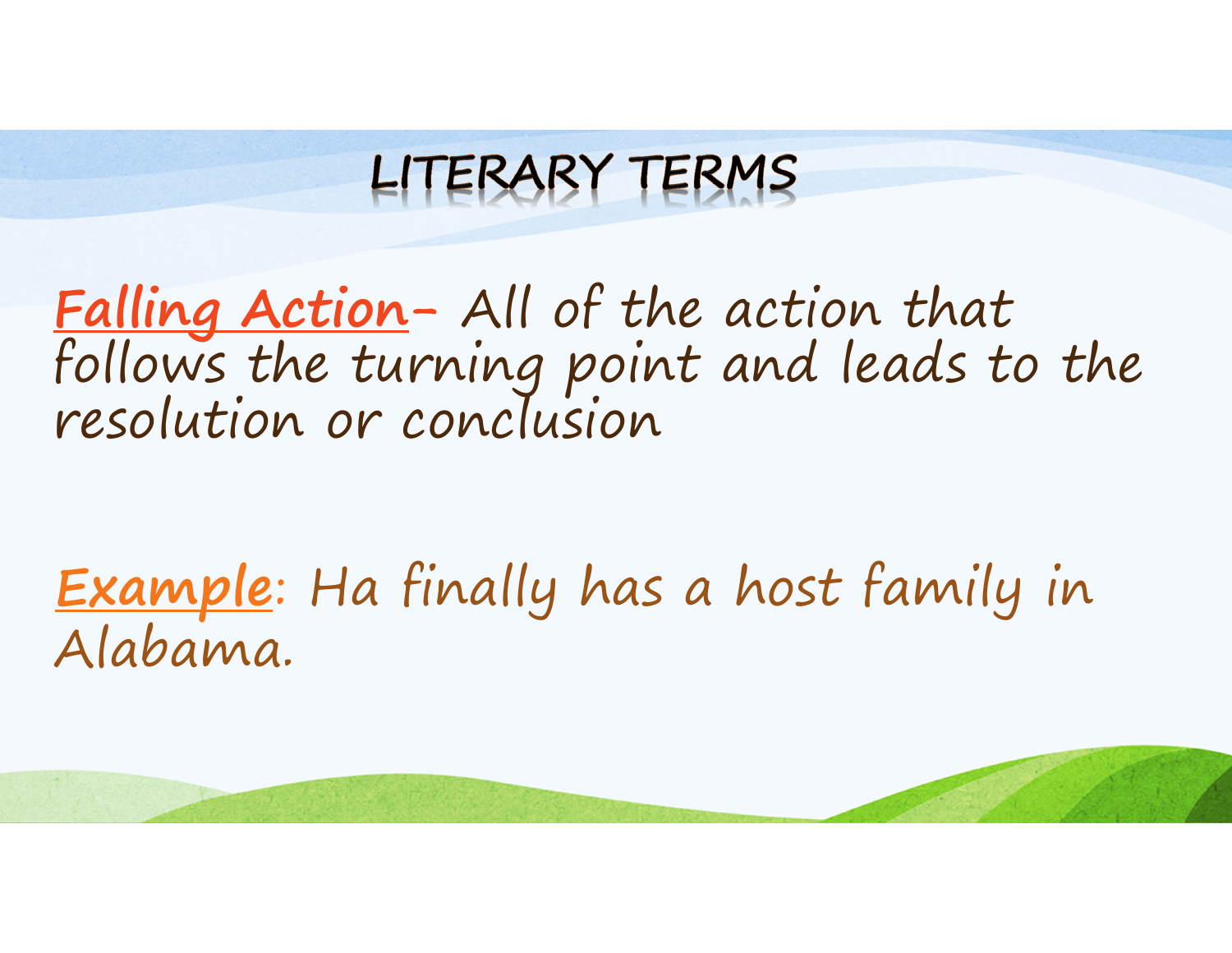# <u>Fate</u>- an event (or course of events) that<br>will inevitably happen in the future

#### Example: Your hair will turn grey.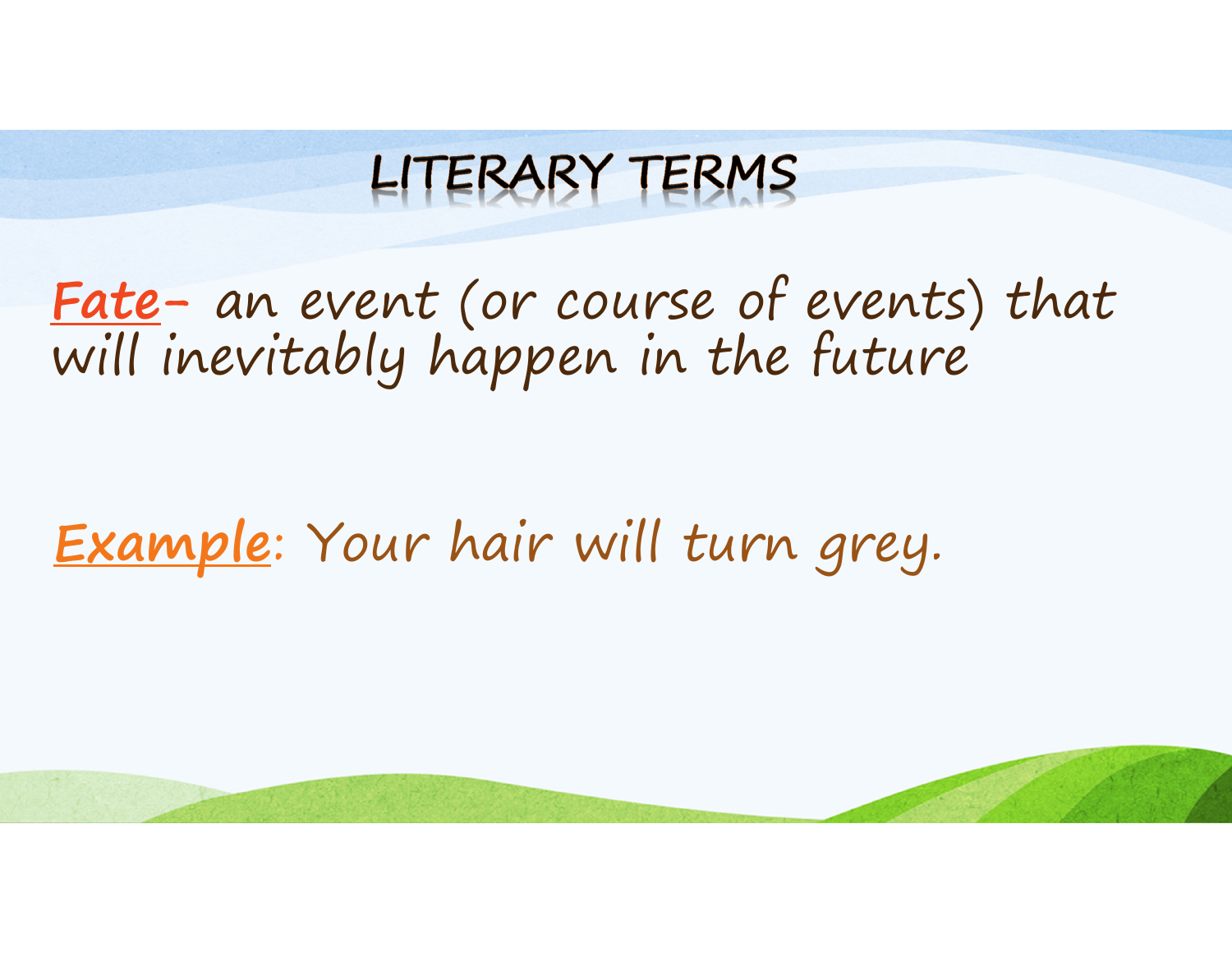LITERARY TERMS

Figurative Language- writing or speech that is not meant to be taken literally.

Example: Billy Bob waited 3 days for Parker to exit Holister.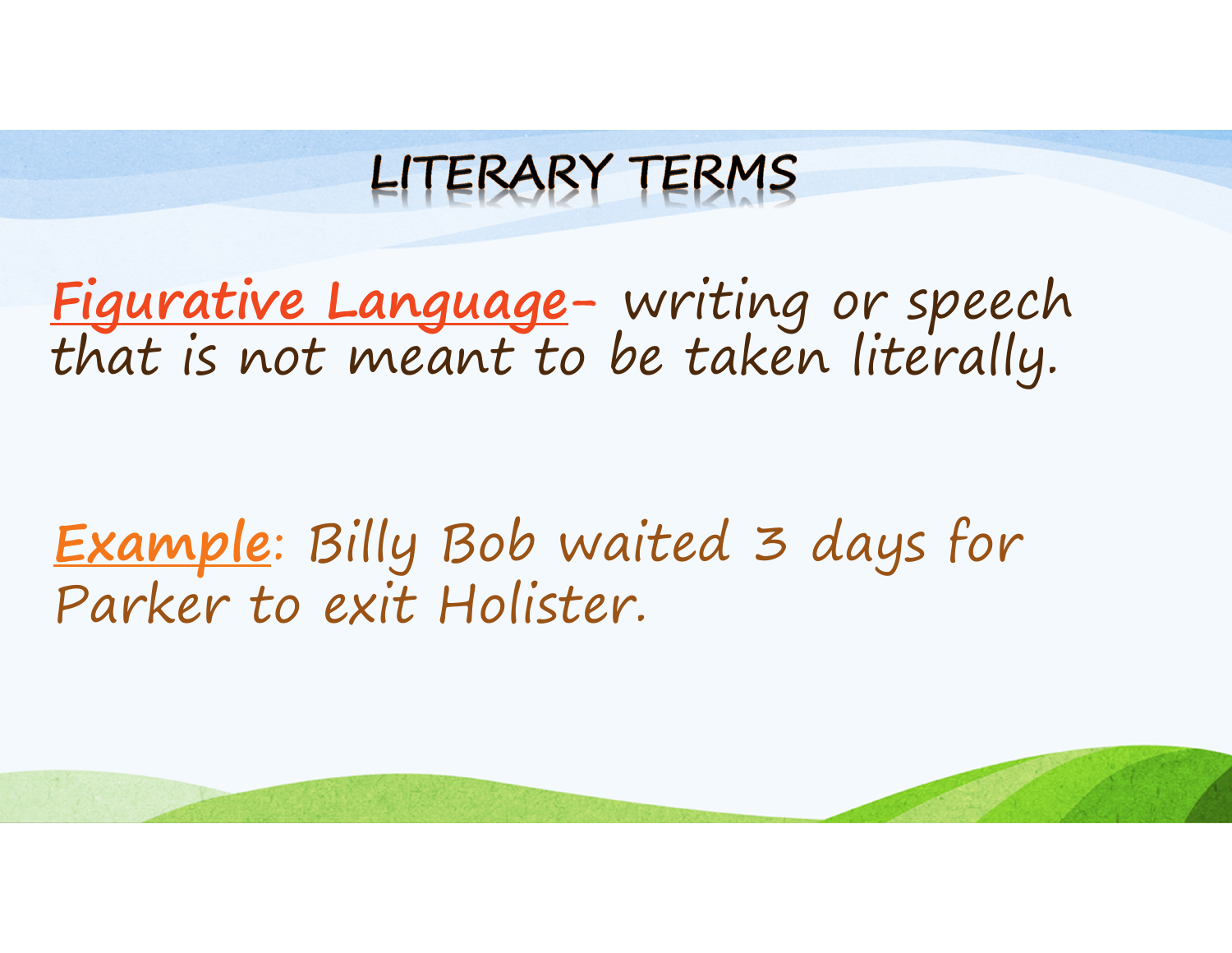Flashback: a scene that interrupts the action to show an event that happened at<br>an earlier time.

Example: "Back in 1<sup>st</sup> grade, I was the<br>best dodge ball player in the school. It all began when…"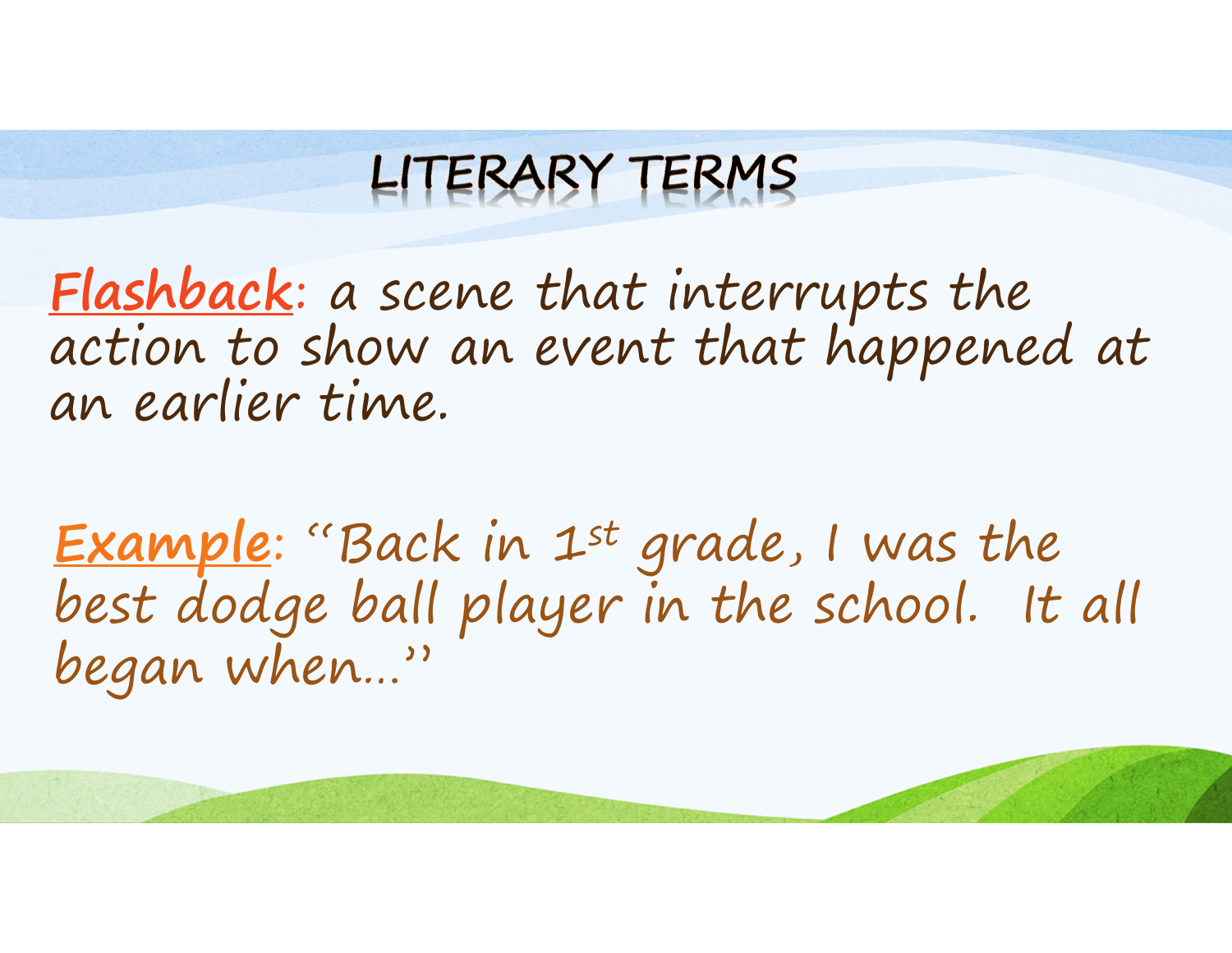Foreshadowing: the use of hints or clues in a narrative to suggest what action is to come and helps build suspense in a story because it suggests what is about to happen.

Example: The I Ching Teller of Fate predicts Ha's life will turn inside out.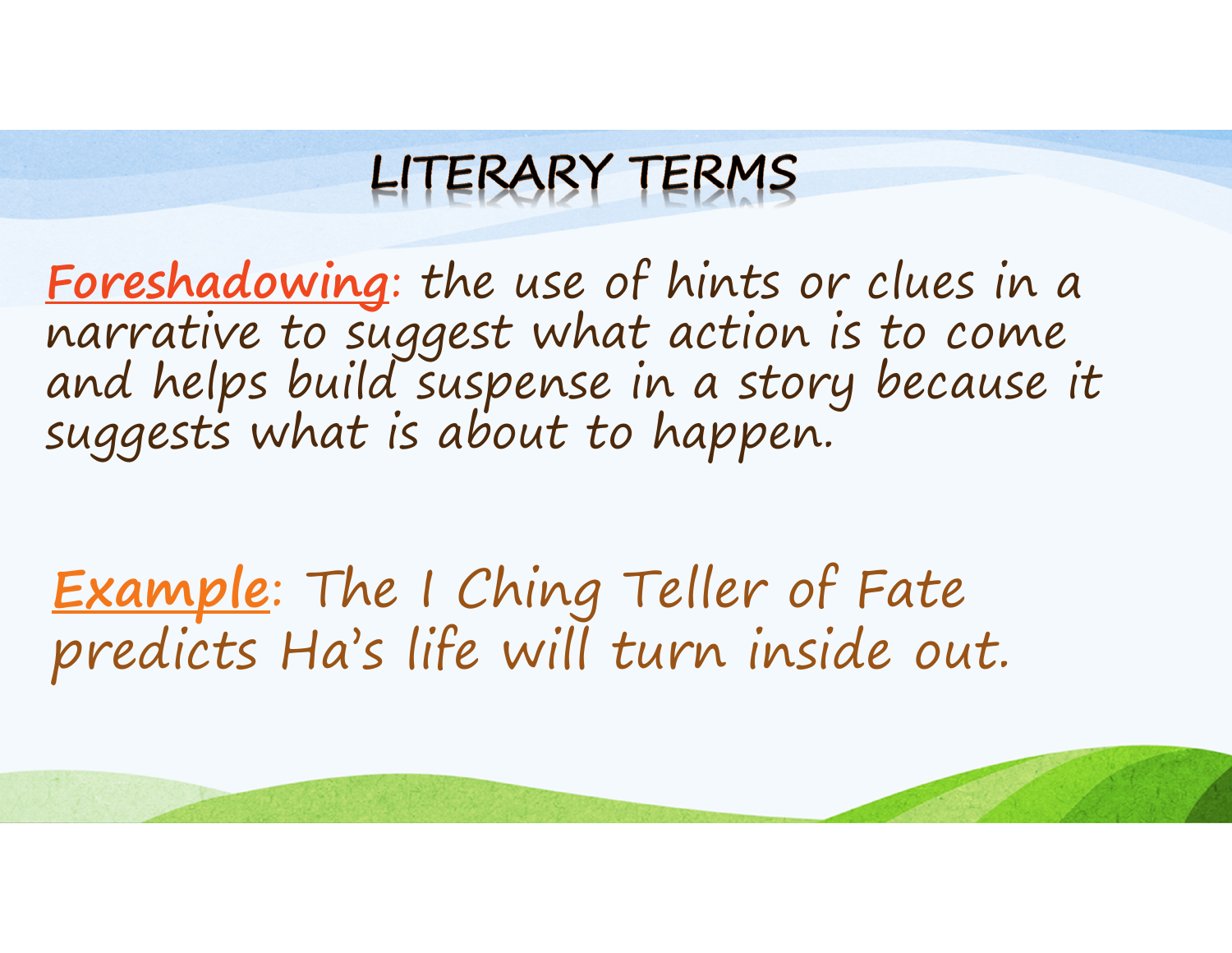# Genre: a division or type of literature.

# Example: Biography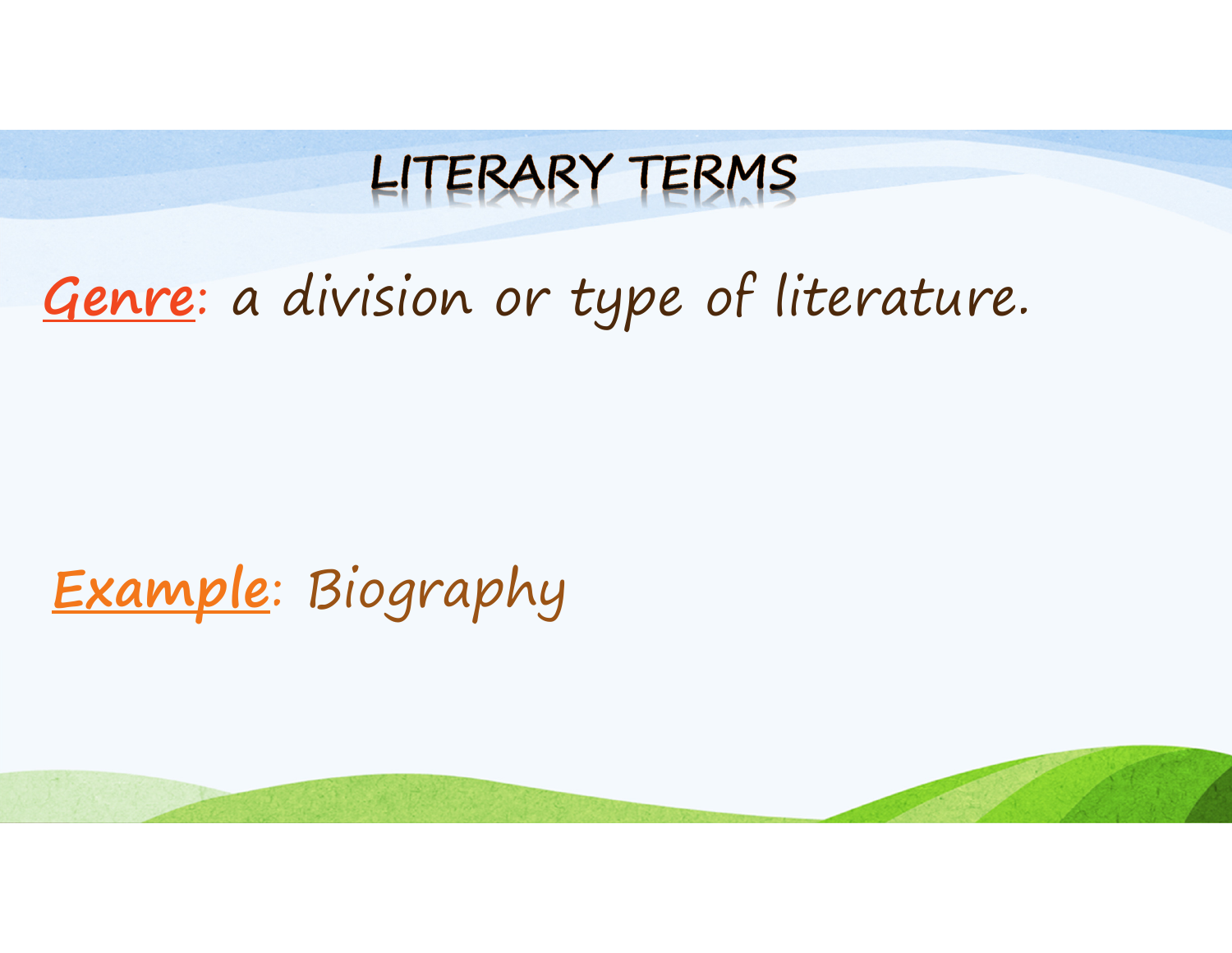Inference: a conclusion one draws (infers)<br>based on evidence.

Example: The fear in her word choice indicates that violence and turmoil are coming closer to home.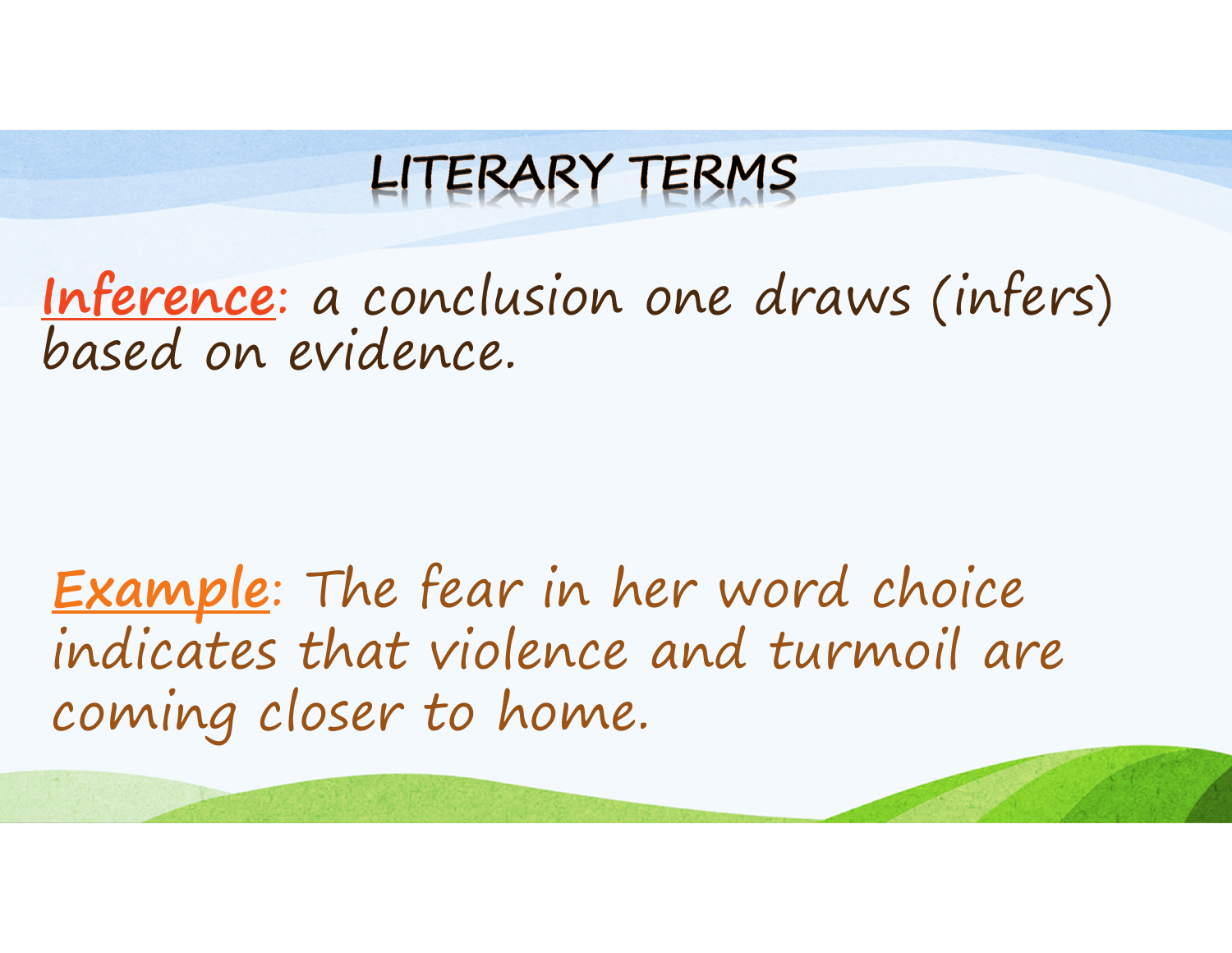Irony: the use of words to convey a meaning that is the opposite of its literal meaning.

Example: The traffic cop had his license suspended for unpaid parking tickets.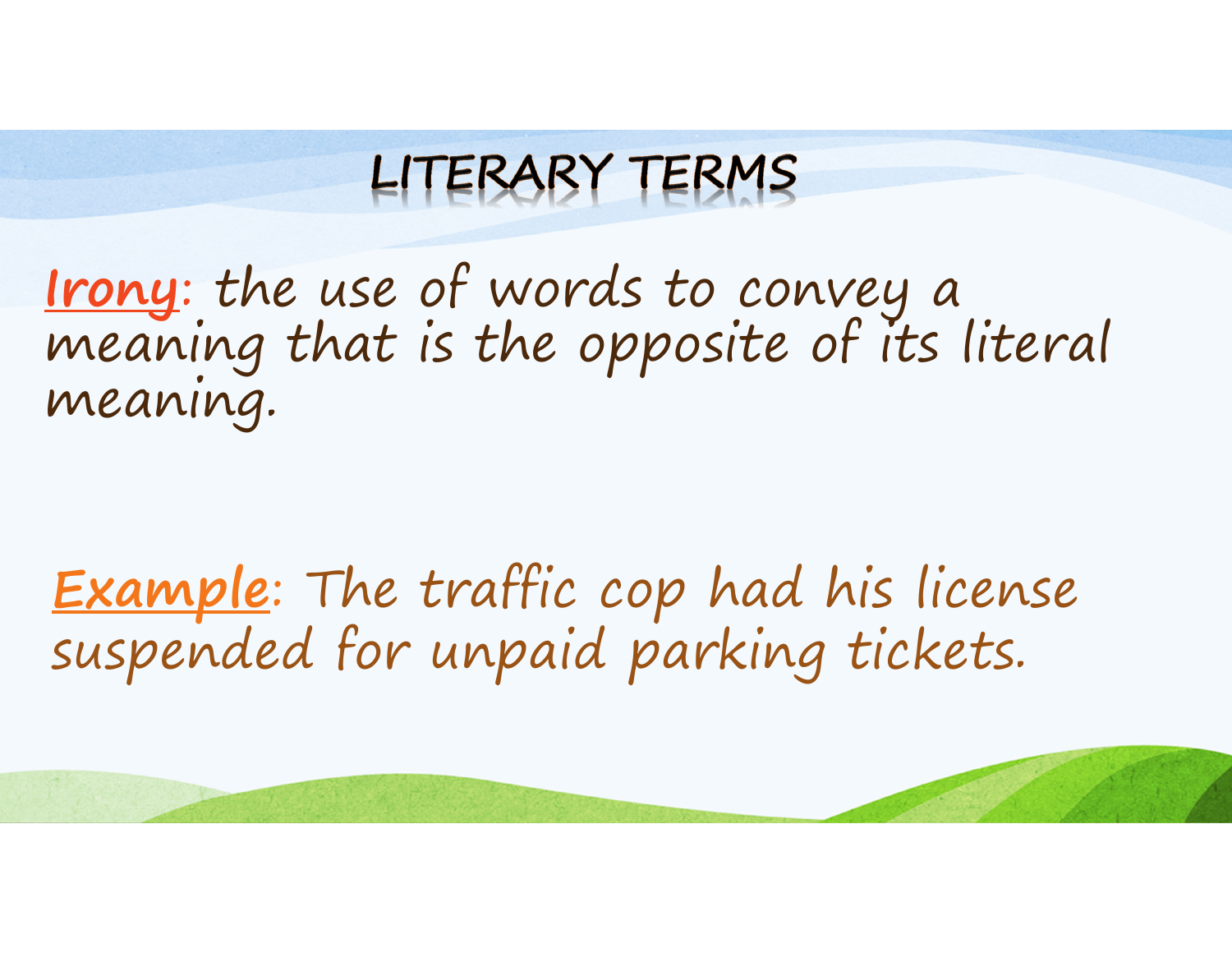Literal Language: a fact or idea stated<br>directly (when a writer intends something<br>to be understood exactly as it is written,<br>he or she is using literal language).

**Example**: The teacher is walking around the classroom.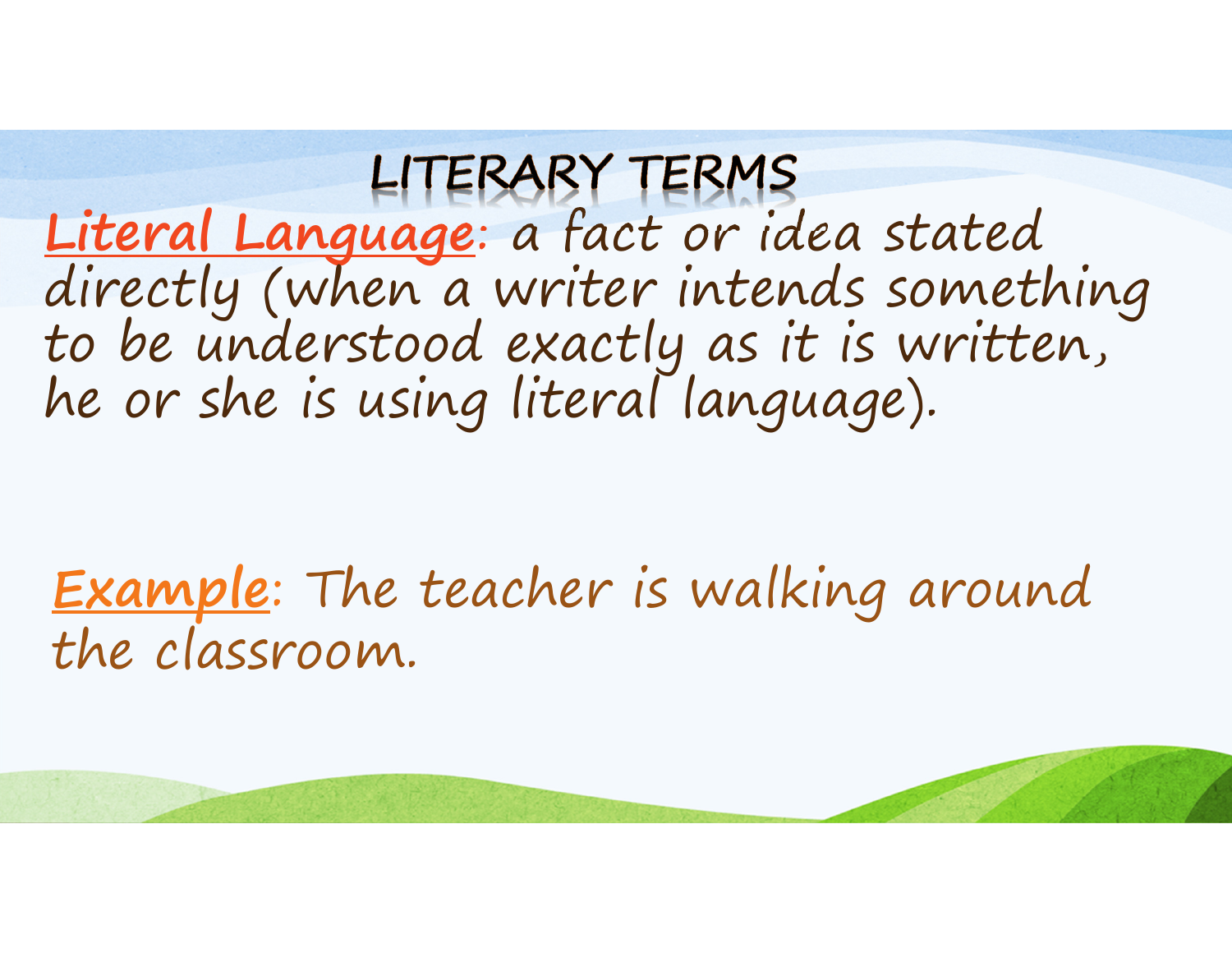# Metaphor: a figure of speech comparing<br>two unlike things without using like or as.

# Example: The goalie is a brick wall.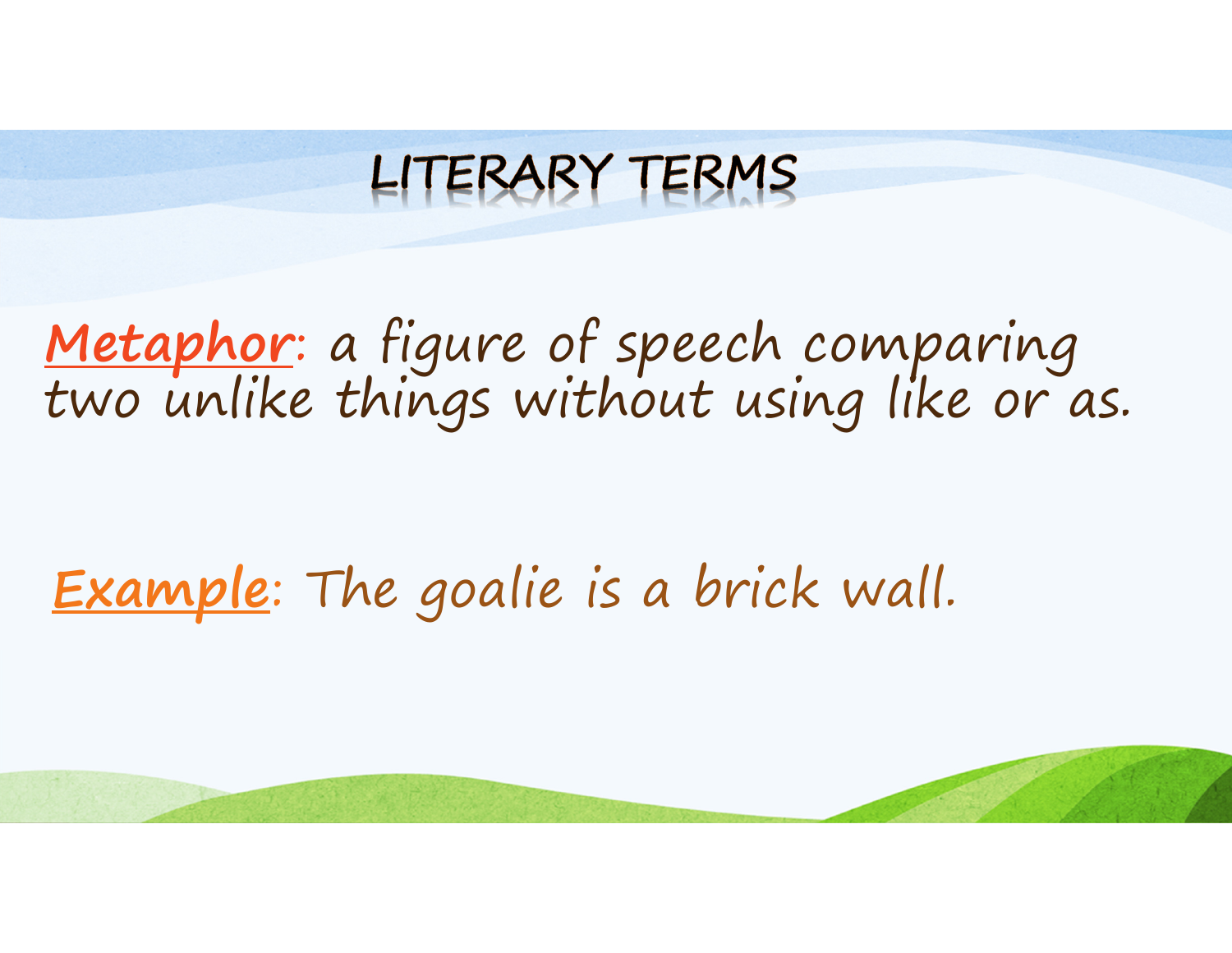# <u>Mood</u>: the feeling created in the reader by<br>a literary work or passage.

Example: The dreary clouds mimicked Steve's sullen face.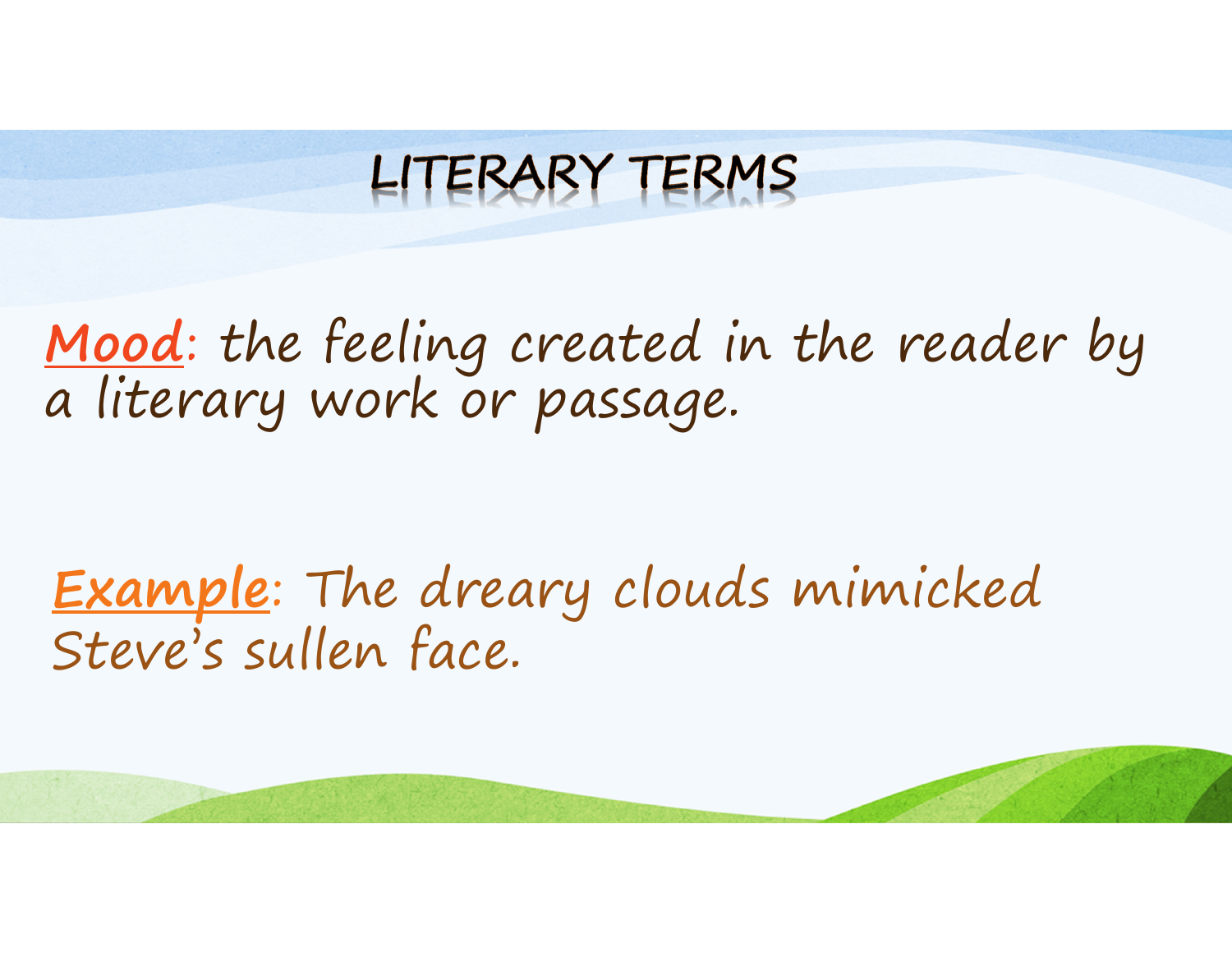# <u>Motivation</u>: reason that explains a<br>character's thoughts, feelings, actions, or<br>speech.

Example: His unending love of money led<br>him to rob the bank.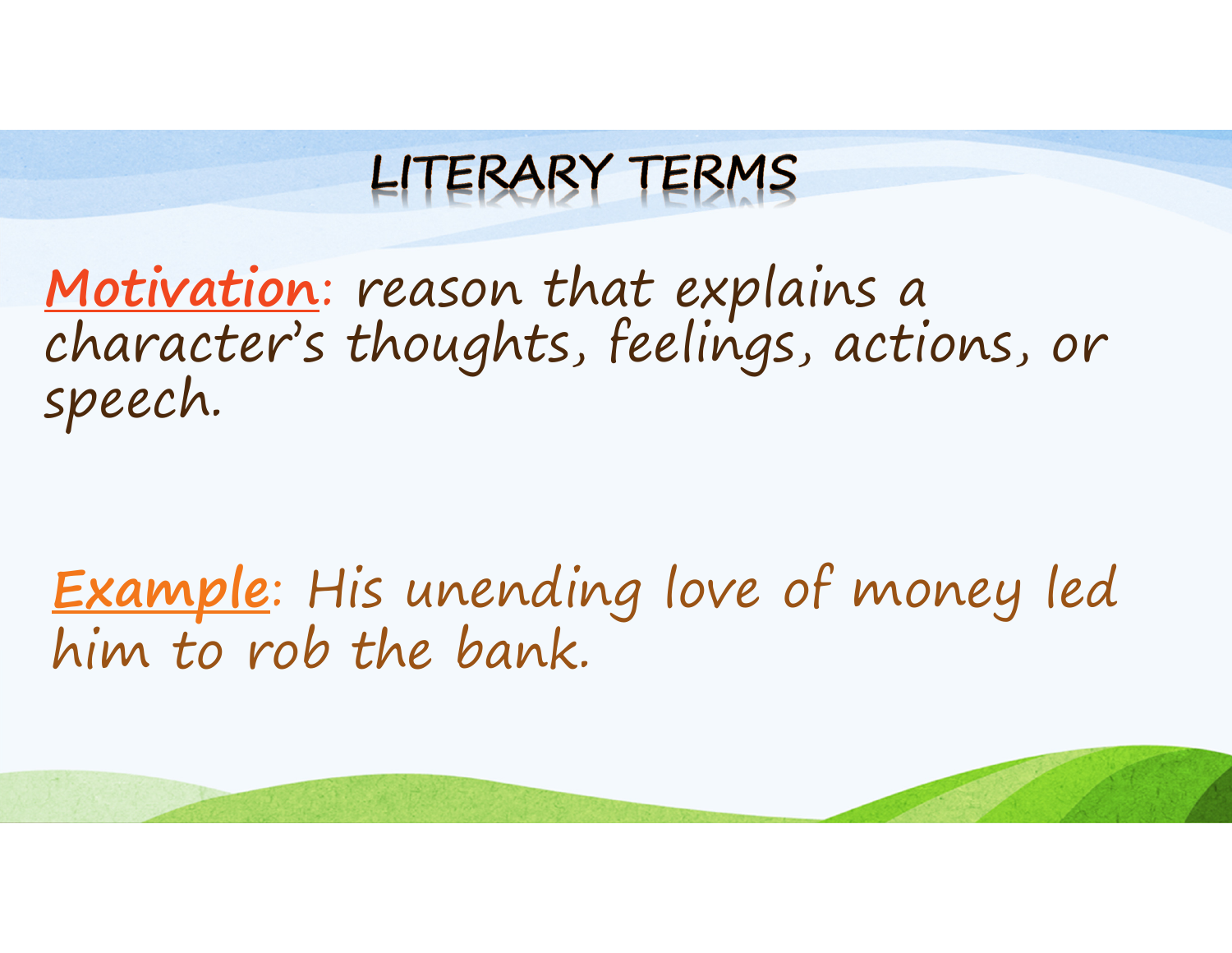# Plot: the pattern of action in a story.

#### Example: Introduction, rising action, climax, falling action, conclusion.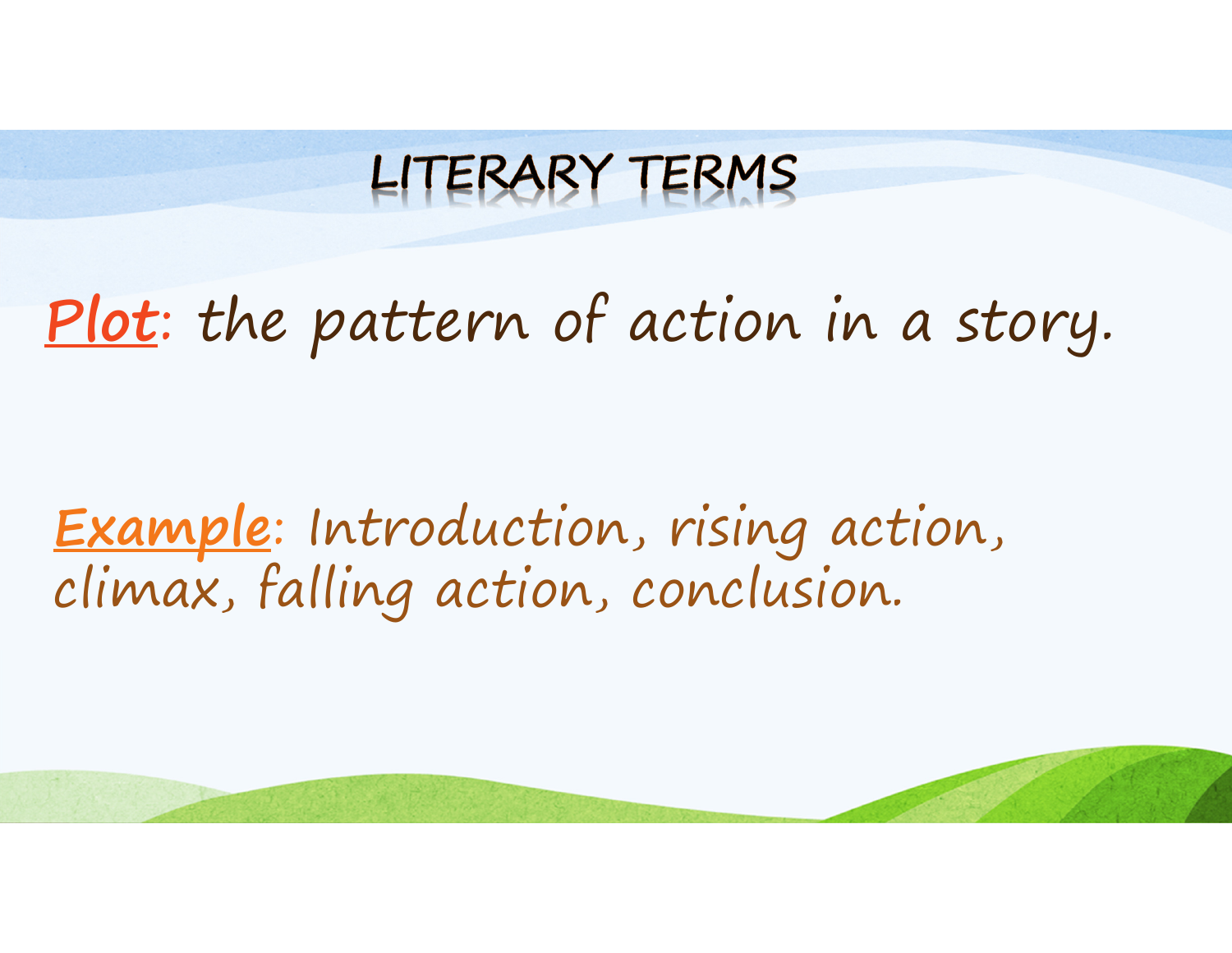Point of View: the vantage point from which a narrative is told.

Example:

1st Person POV- I must stand on a chair to see.

3<sup>rd</sup> Person POV- Richard's stomach howled with hunger pangs, but his mind was squarely on the battle that lay ahead.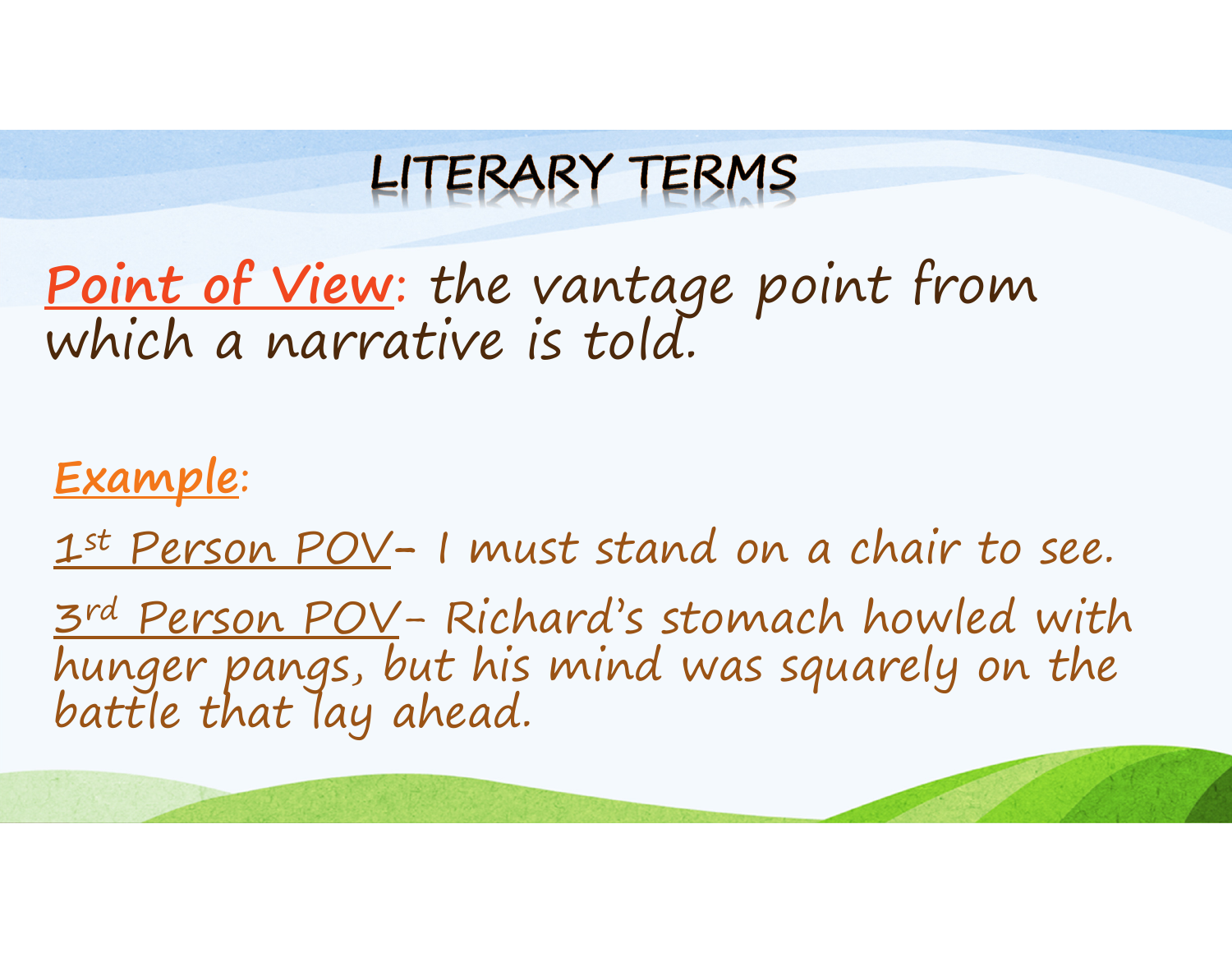Protagonist: the main character that the story revolves around.

Example: Nemo

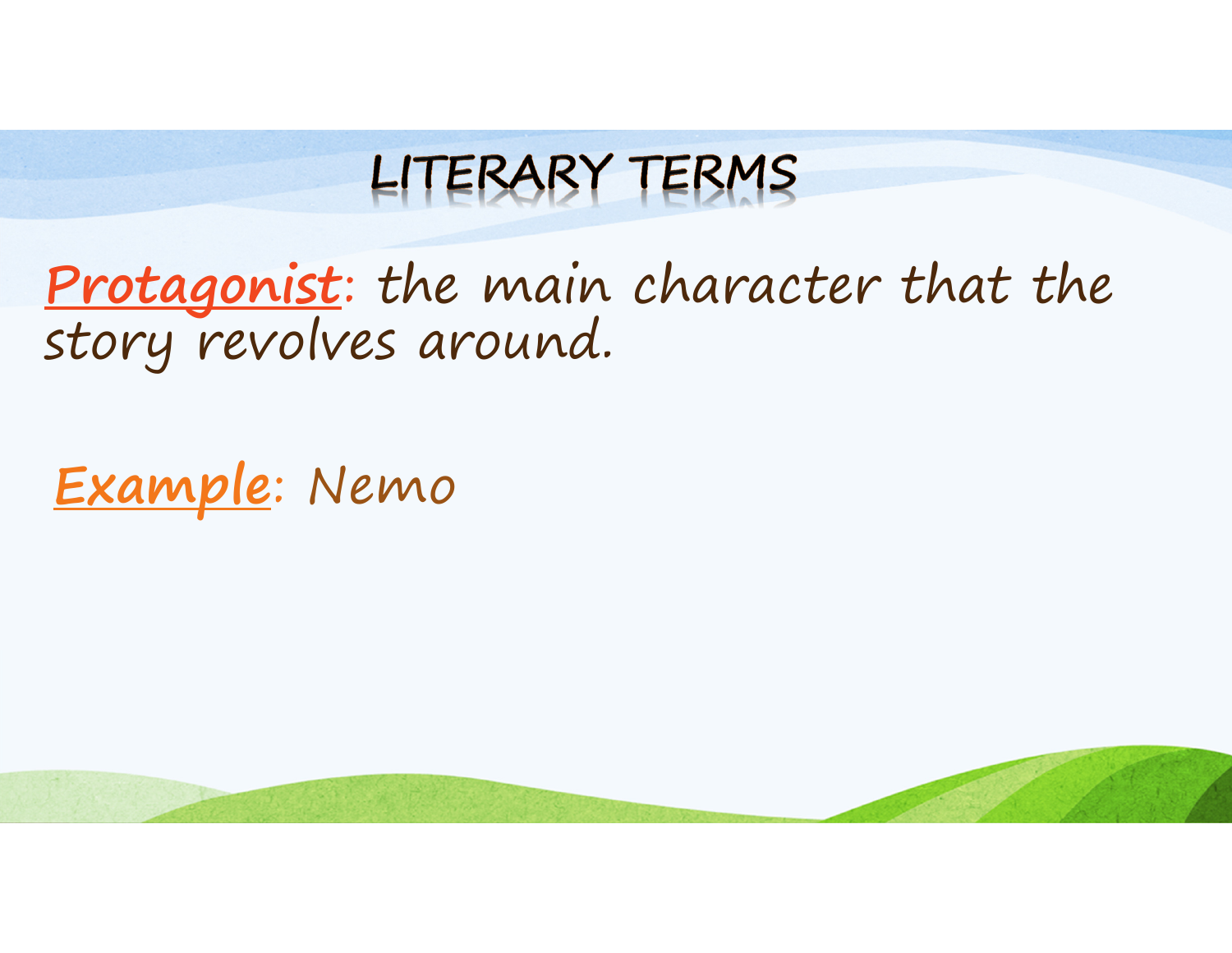<u>Pun</u>: the use of a word or phrase to<br>suggest two or more meanings at the<br>same time (usually humorous).

Example: The best way to communicate with fish is to drop them a line.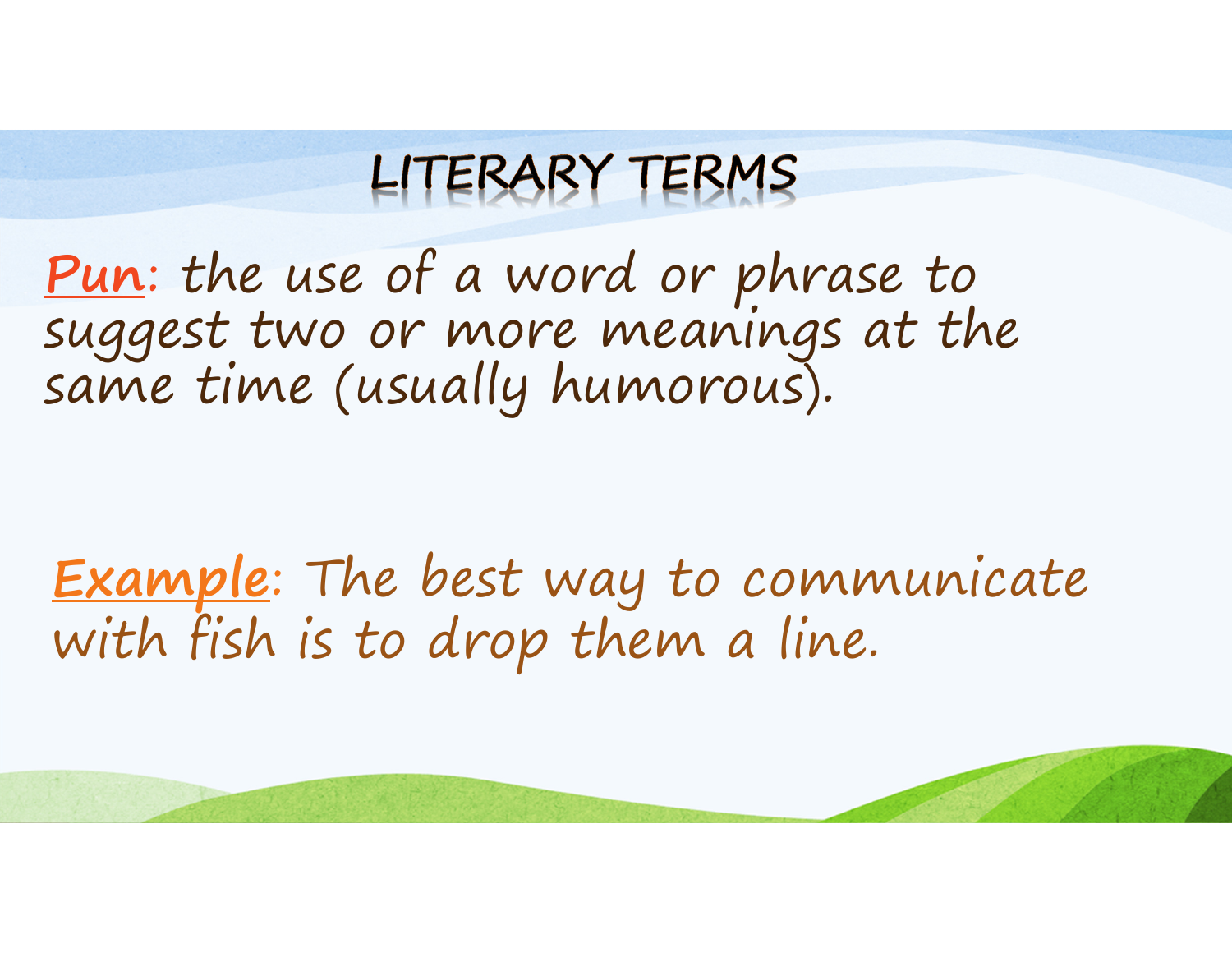Rising Action: events in a play that lead to<br>a turning point in the action.

Example: Laurie continues to share stories about a classmate with outrageous behavior.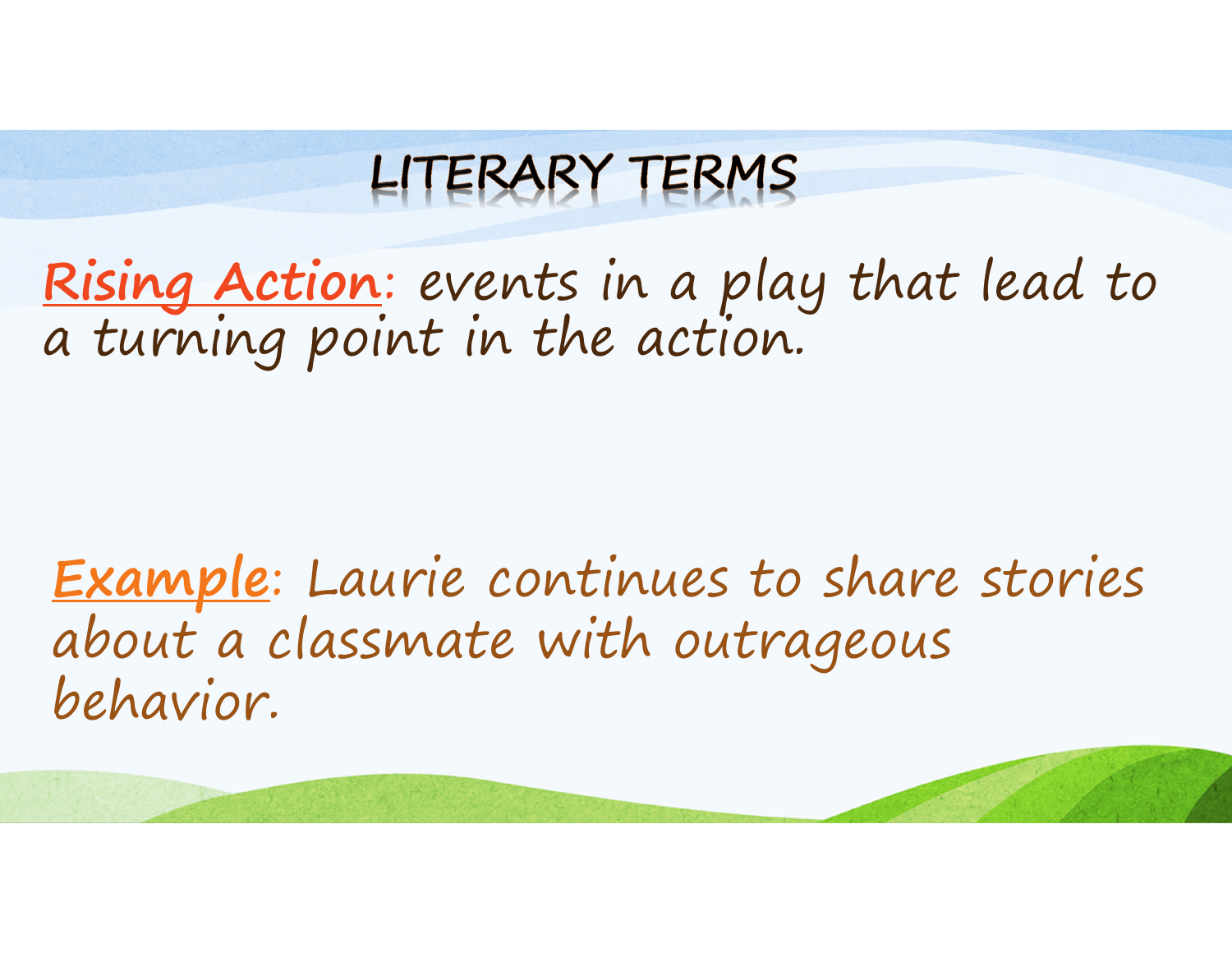Resolution: the outcome of the conflict in a story (concludes the falling action).

Example: Laurie's mom and teacher sit down during a parent conference and discuss the first week of school.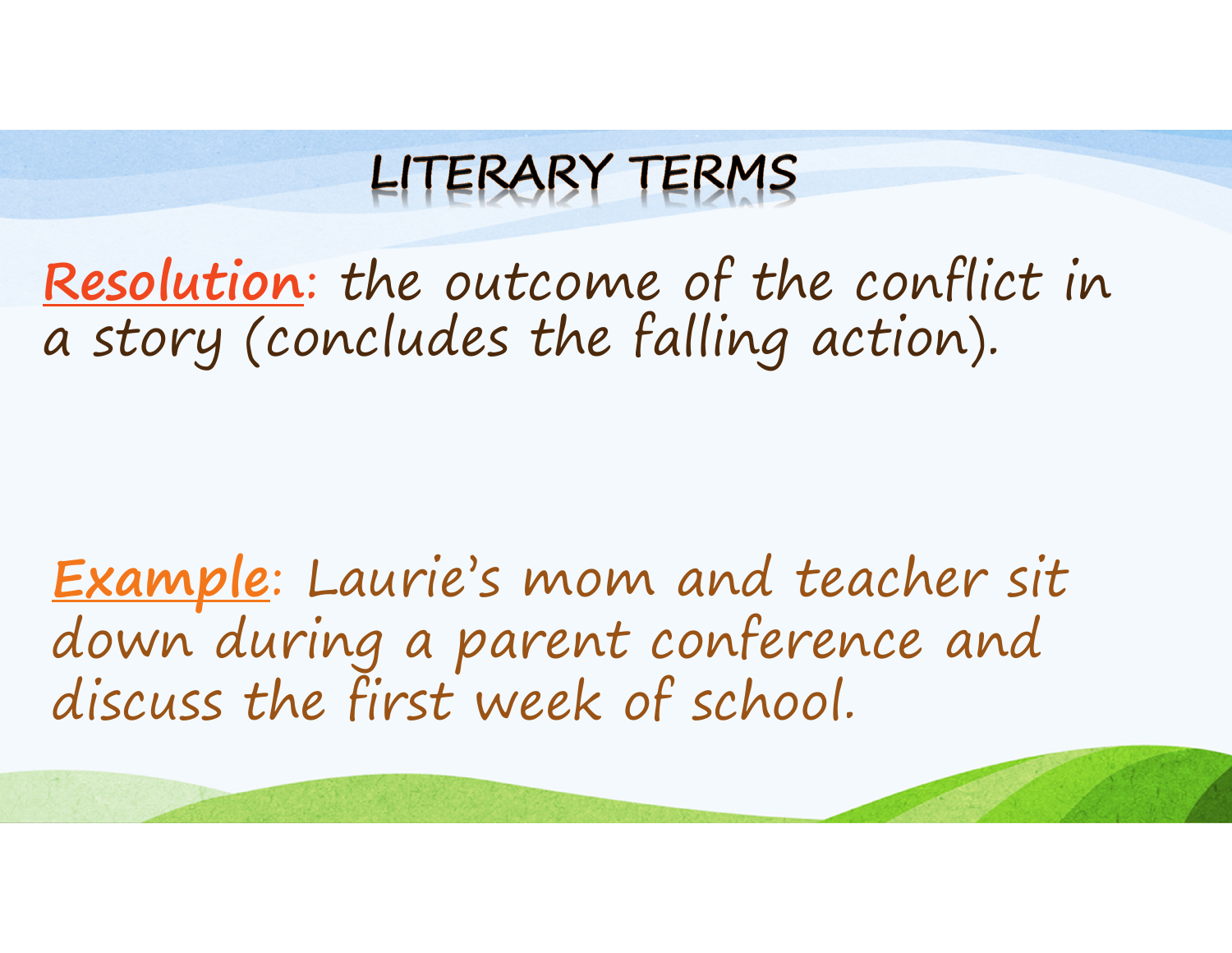# Setting: the time and place of the story.

### Example: The sparkling cafeteria was silent at 12:25 p.m.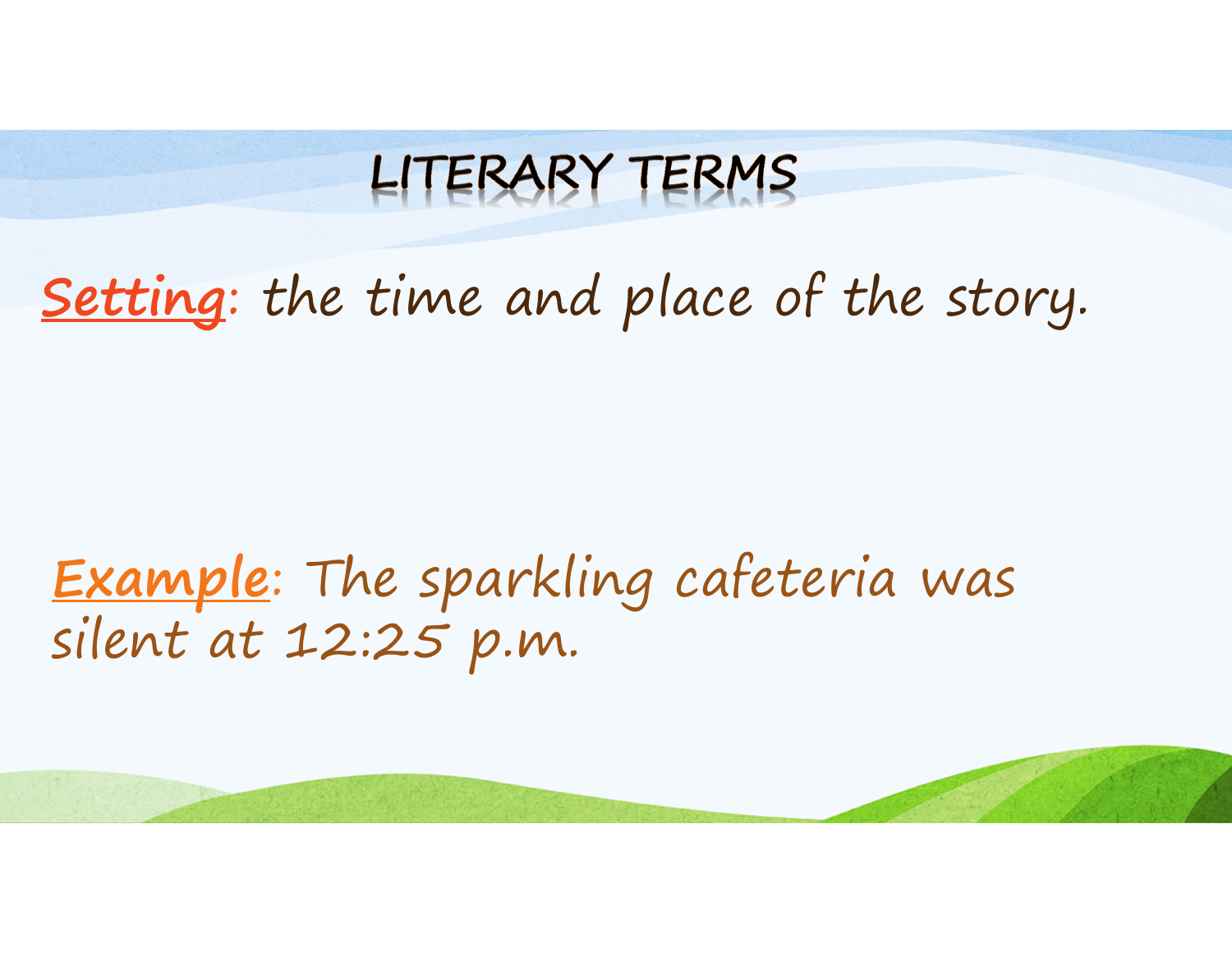Static Character: a character who remains the same throughout a narrative and does<br>not develop or change beyond the way in<br>which they are first presented.

Example: Bond. James Bond.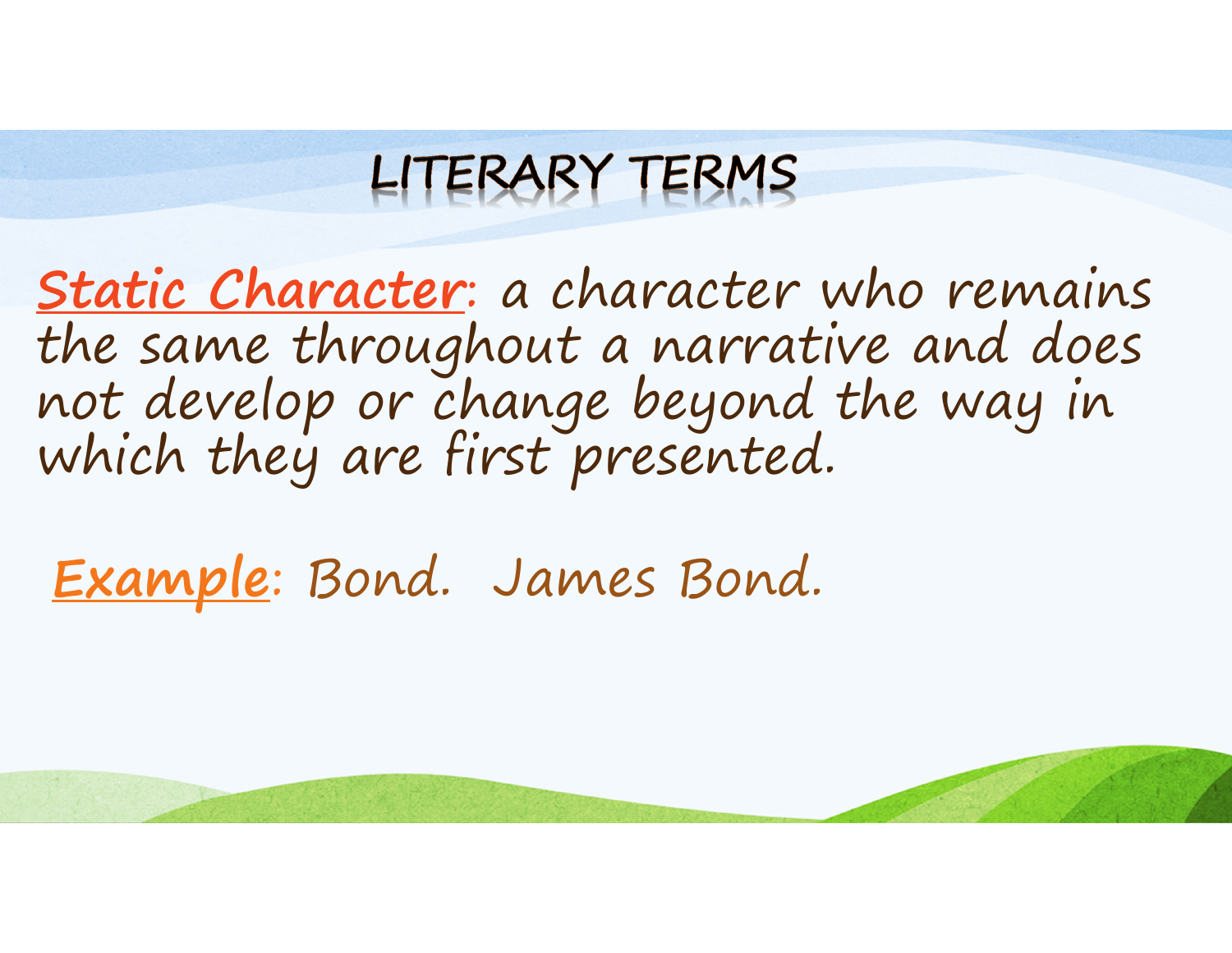Structure: the framework of a work of literature; the organization or over-all design of a work.

Example: the article was written in conventional paragraph form.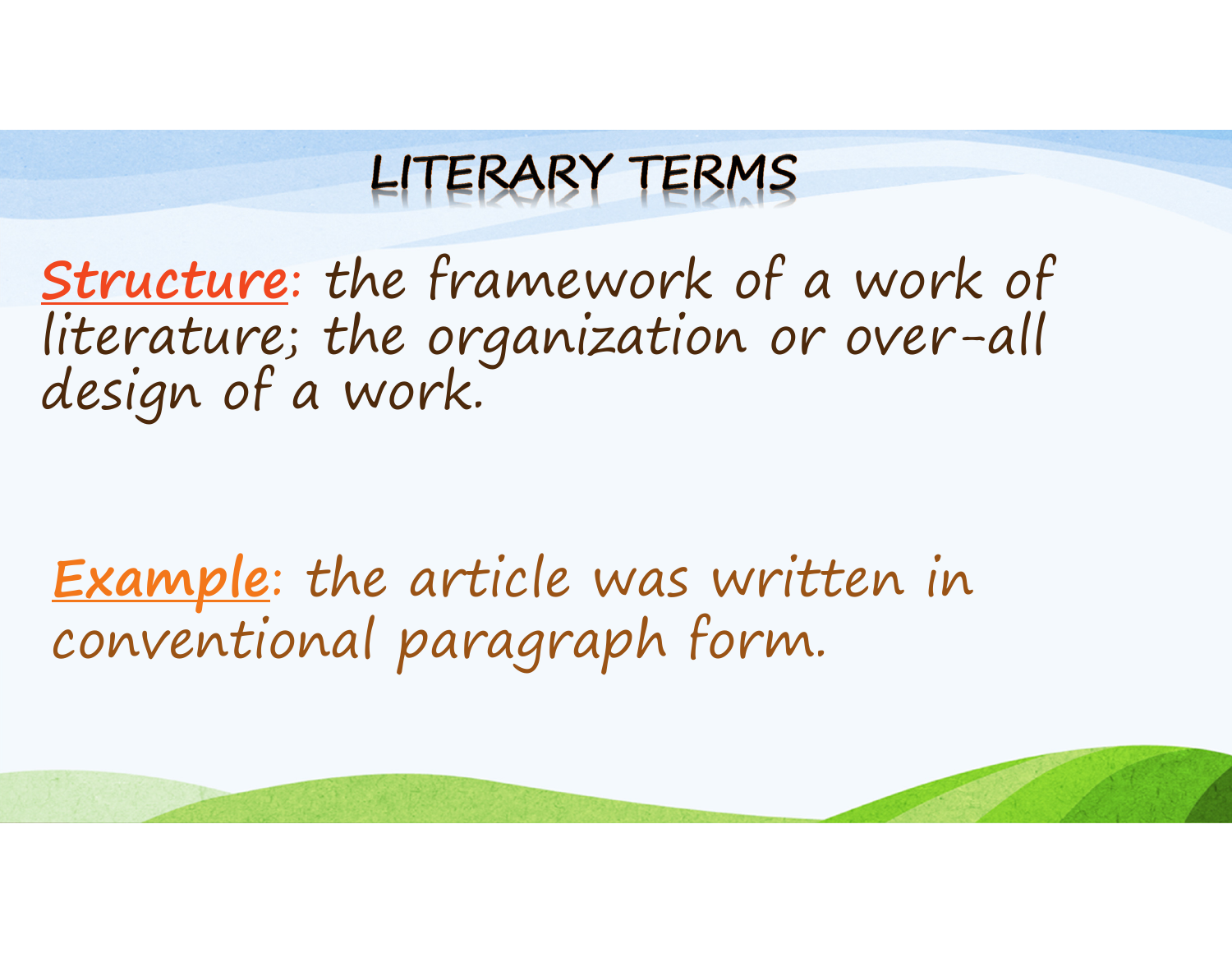Summary: presenting in a condensed form; concise

Example: After his son is captured in the Great Barrier Reef and taken to Sydney, a timid clownfish sets out on a journey to bring him home.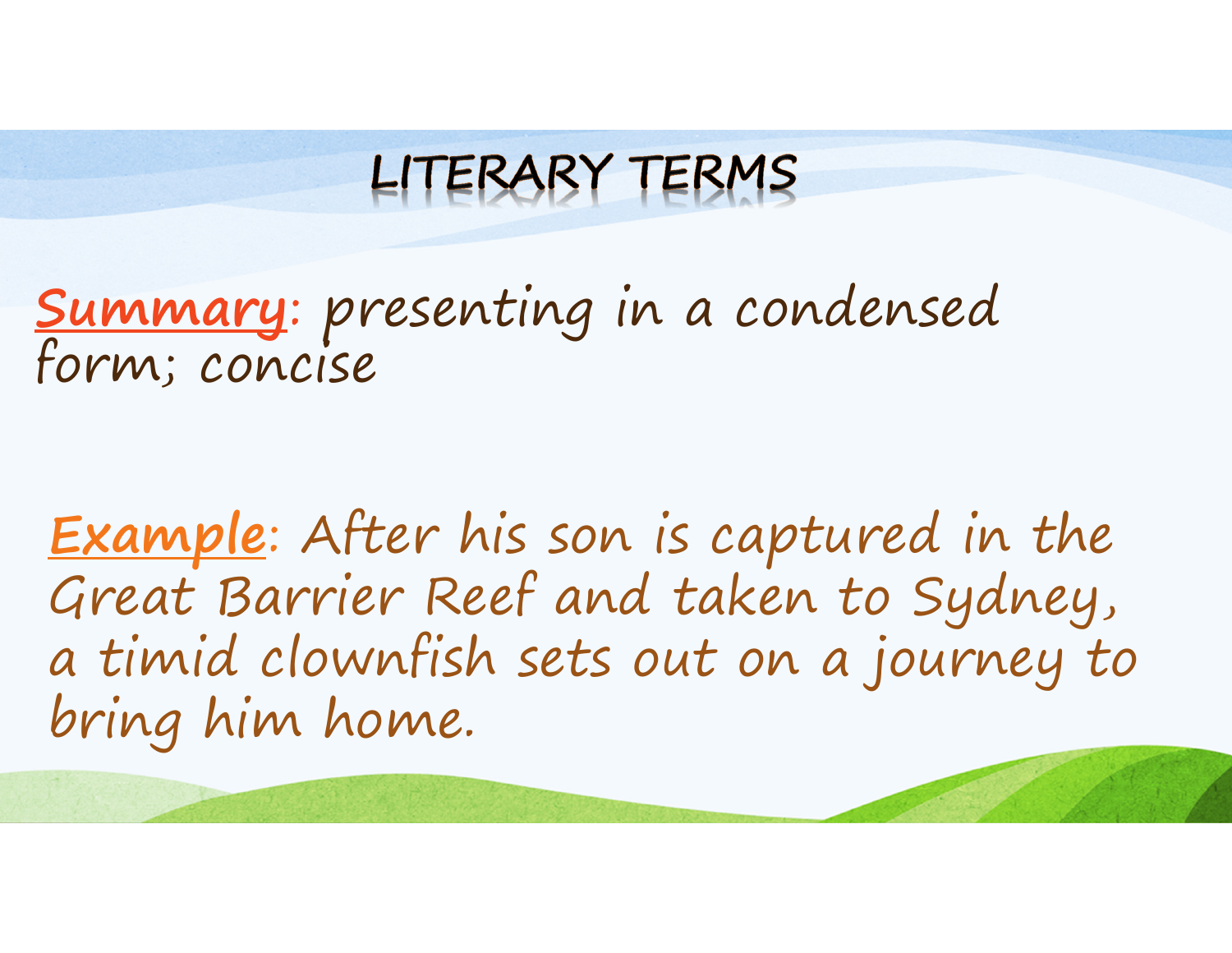Suspense: quality of a literary work that<br>makes the reader or audience uncertain or tense about the outcome of events

Example: The heavy, oak door creaked slightly ajar and a shadowy figure emerged.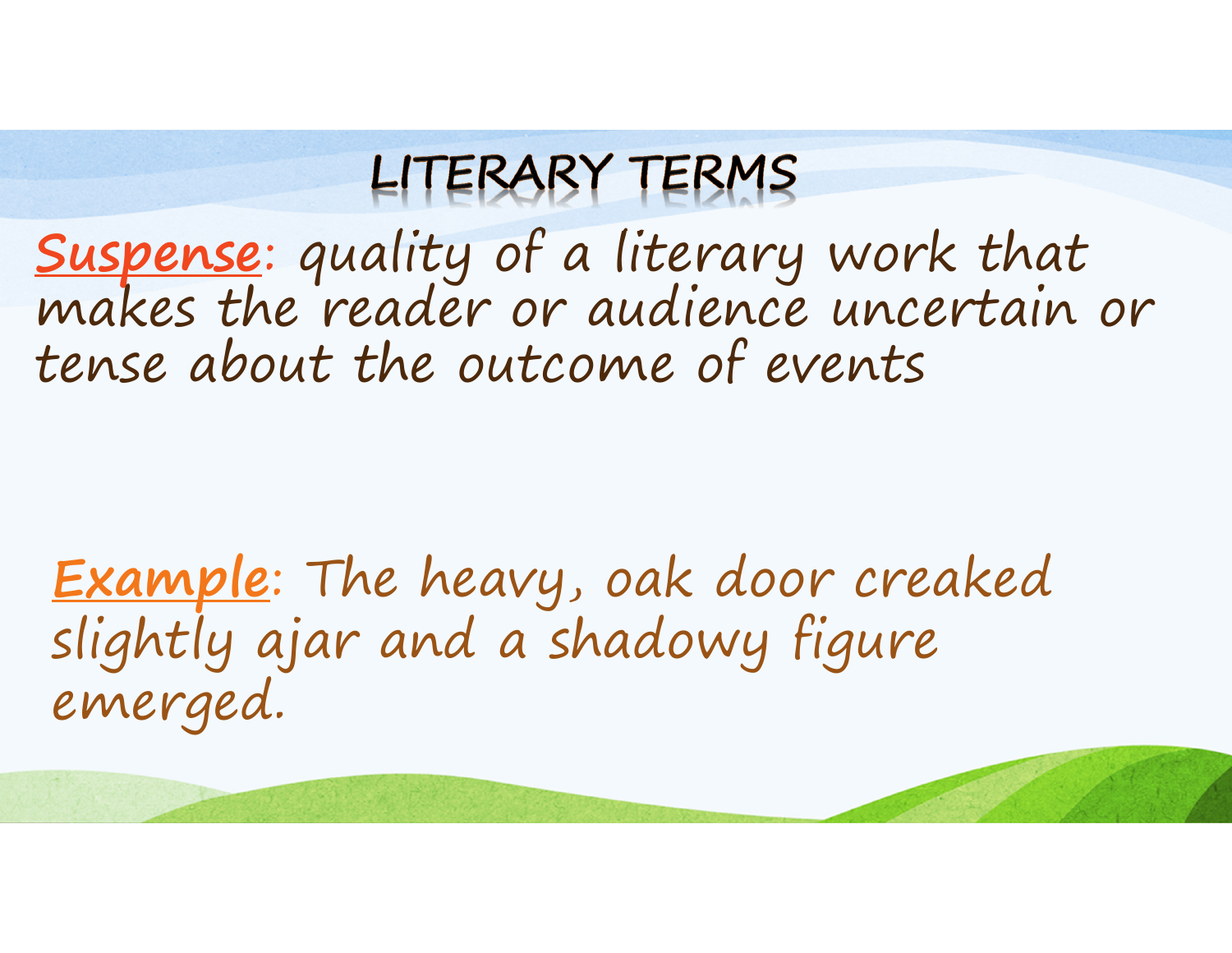Symbol: any object, person, place, or<br>action that has a meaning in itself and<br>that also stands for something larger that<br>it does, such as a quality, an attitude, a<br>belief, or a value

Example: A red rose is a symbol for love.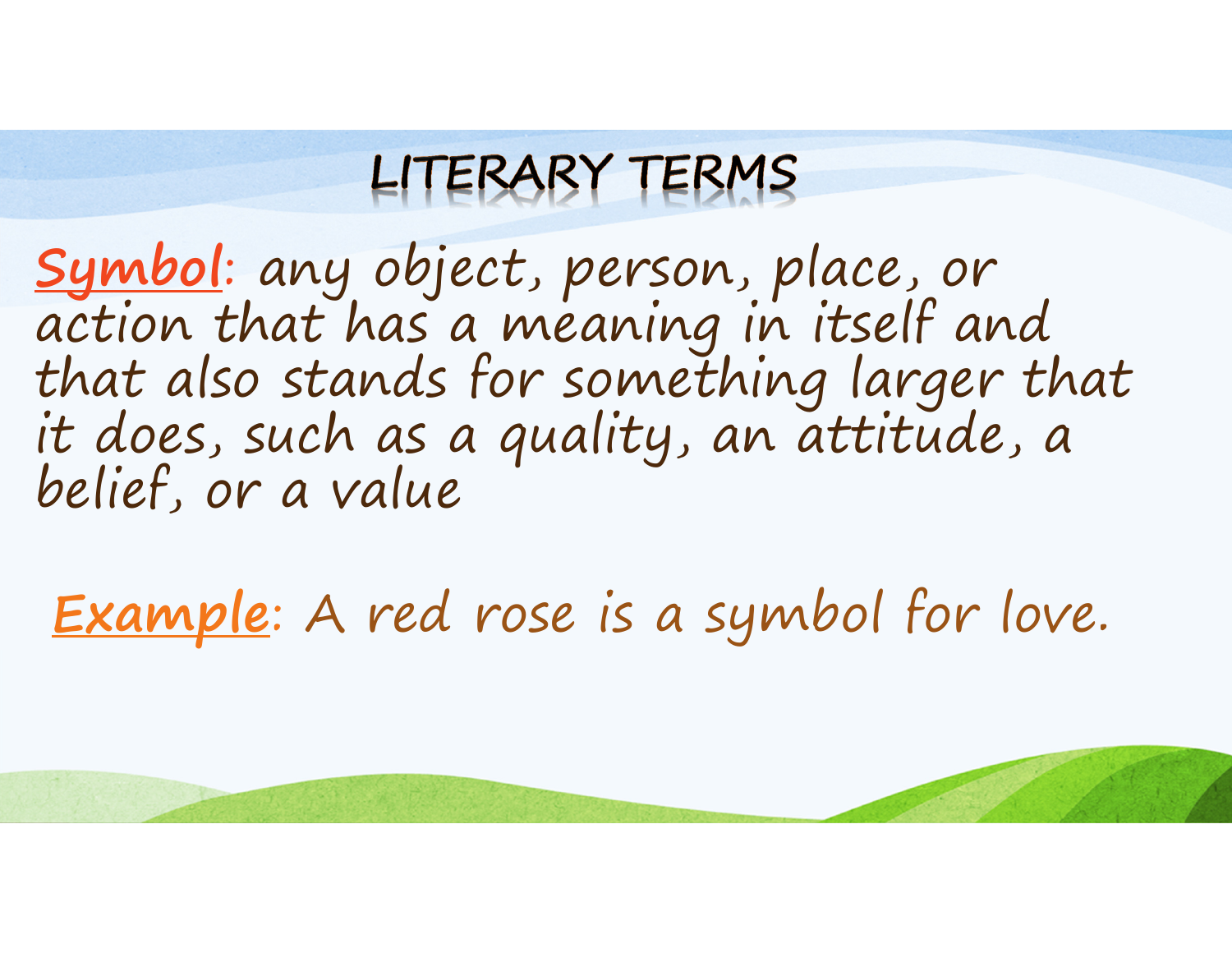<u>Theme</u>: a unifying idea that is a recurrent<br>element in a literary or artistic work

Example: Our society must provide funding for education for our leaders of tomorrow to flourish.